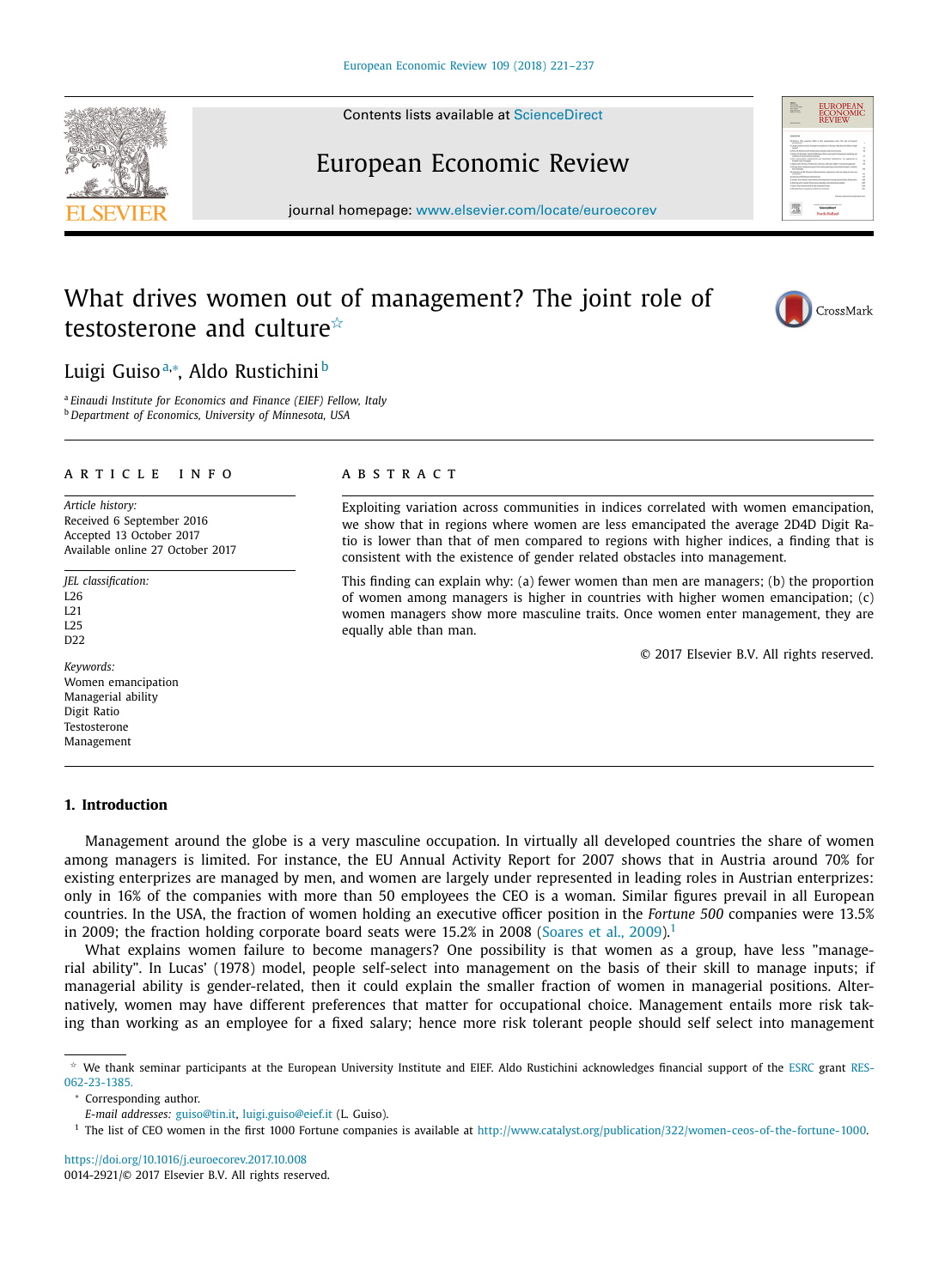<span id="page-1-0"></span>[\(Kihlstrom](#page-16-0) and Laffont, 1979). One strand of literature shows that indeed women differ from men in a number of traits that are relevant for occupational choice. Concerning preferences, a robust finding of both field and experimental studies is that in representative samples women are less willing to take risks than men.<sup>2</sup> Regarding attitudes, recent evidence shows that women seem to be less comfortable with competitive pressure and thus less willing than men to engage in competitive interactions such as bargaining (Babcock and Laschever (2003)), [tournaments](#page-16-0) (Gneezy and [Rustichini,](#page-16-0) 2003, 2004a, 2004b; Niederle and Vesterlund, 2007) and auctions (Chen et al (2009)). The role of feedback and competition in ranking is known to be important in organizations (Kuhnen and [Tymula,](#page-16-0) 2011). Interestingly, this literature shows that while men performance seems to be enhanced by increased competition, women performance either responds less or is even hampered (Gneezy and Rustichini, 2004b; see [Price,](#page-16-0) C., 2011, for an application to managerial [competition\).](#page-16-0) Because of this women may self select into jobs that are sheltered from competitive pressures.

In summary, this first theory is that women differ in abilities or attitudes. A very different explanation is that women, even those endowed with an intrinsic ability to engage in managerial activities, are discouraged from doing so because culturally-driven norms and beliefs restrict women freedom of occupational choice and inhibit them from choosing what are considered masculine jobs. For instance, given the importance that women play in the reproduction of the specie, norms may have developed that recommend women should not engage in occupations that absorb a lot of time and energy managerial and managerial jobs being certainly of this type. If so, only those with extraordinary intrinsic ability will selfselect into management since not doing so would be too large a fee to pay to obey the social norm. But that would imply that very few do so.

The most serious problem in distinguishing these theories (and in studying the role of social norms in the process of occupational choice) is that it is hard to obtain a measure of intrinsic managerial ability that is independent of previous choices of the individual or that is not the reflection of gender related cultural norms. For instance, differences in risk aversion between the two genders as measured in experiments may reflect differences in initial endowments or lifetime wealth due for example to differences in expected bequests between males and females. Similarly, differences in the way men and women react to competition may not be due to an intrinsic dislike of competition among women but to the prevalence of culturally determined roles. This is suggested for instance by [Gneezy](#page-16-0) et al. (2006) who compare selection into competitive environments in a patriarchal and in a matriarchal society and find that while in the first men choose the competitive [environment](#page-16-0) twice as often as women, in the matriarchal society the opposite is true. Similarly, Dreber et al. (2009) find that contrary to what has been observed among Israeli children by Gneezy and [Rustichini](#page-16-0) (2004b), there is no gender difference in reaction to competition among Swede boys and girls. Whatever the task, boys and girls compete equally, a result that may reflect the fact that Sweden scores high on gender equality measures (Guiso and [Paiella,](#page-16-0) 2008).

To distinguish the two theories and shed light on the nature vs nurture alternative in this context we propose using a biological marker - exposure to testosterone in womb as reflected in the second to fourth digit ratio - as a measure of managerial traits, being them skills or preferences, and combine it with variation in beliefs about men/women parity in areas where people are located. This allows to explore whether women potentially endowed with intrinsic managerial ability actually succeed in becoming managers or rather whether they have to give up because they face stronger barriers than men.

The digit ratio is considered a reliable marker of the exposure to testosterone in the fetal period, with a lower ratio index associated with a higher level of androgens. Second, such exposure is considered to have an organizing effect of the brain during that period, shaping in a permanent way future individual behavior. There is considerable evidence supporting both hypotheses (see [Manning,](#page-16-0) 2002, for a review).

We start by illustrating two links that are key to our analysis: the link between the digit ratio, testosterone at birth and gender and the link between testosterone and managerial traits (Section 2). In [Section](#page-4-0) 3 we describe our main data source - a survey of Italian managers for which information on the digit ratio was collected; this section establishes basic features of the data, most notably that contrary to representative samples in our selected one women have a lower digit ratio. [Section](#page-6-0) 4 lays down a conceptual framework about gender occupation selection when both intrinsic managerial ability and gender differences in emancipation are allowed for and obtains a number of testable predictions; the latter are confronted with the data in [Section](#page-14-0) 5. Section 6 concludes.

#### **2. Digit ratio, gender and managerial traits**

Our argument is based on two links: the first in the link between gender and testosterone; the second the link between testosterone and managers traits. We examine them in turn.

#### *2.1. Gender, digit ratio and testosterone*

A large literature has established that in representative samples women have a higher digit ratio than man. The difference is significant, and estimated at around 0.04 (Cohen effect size 0.62). This finding is ancient [\(Baker,](#page-16-0) 1888), and has been

<sup>&</sup>lt;sup>2</sup> Many papers find significant difference between genders in risk taking. In [experimental](#page-16-0) setting (Holt and Laury, 2002, Hartog et al., 2002, Powell and Ansic, 1997, Fehr-Duda et al., 2006 and [Levin](#page-16-0) et al., 1988); using field data and surveys, [Dohmen](#page-16-0) et al. (2005), Guiso and Paiella, 2009, Kimball et al., 2007 among others. For a survey of the [experimental](#page-16-0) evidence see Croson and [Gneezy](#page-16-0) (2009).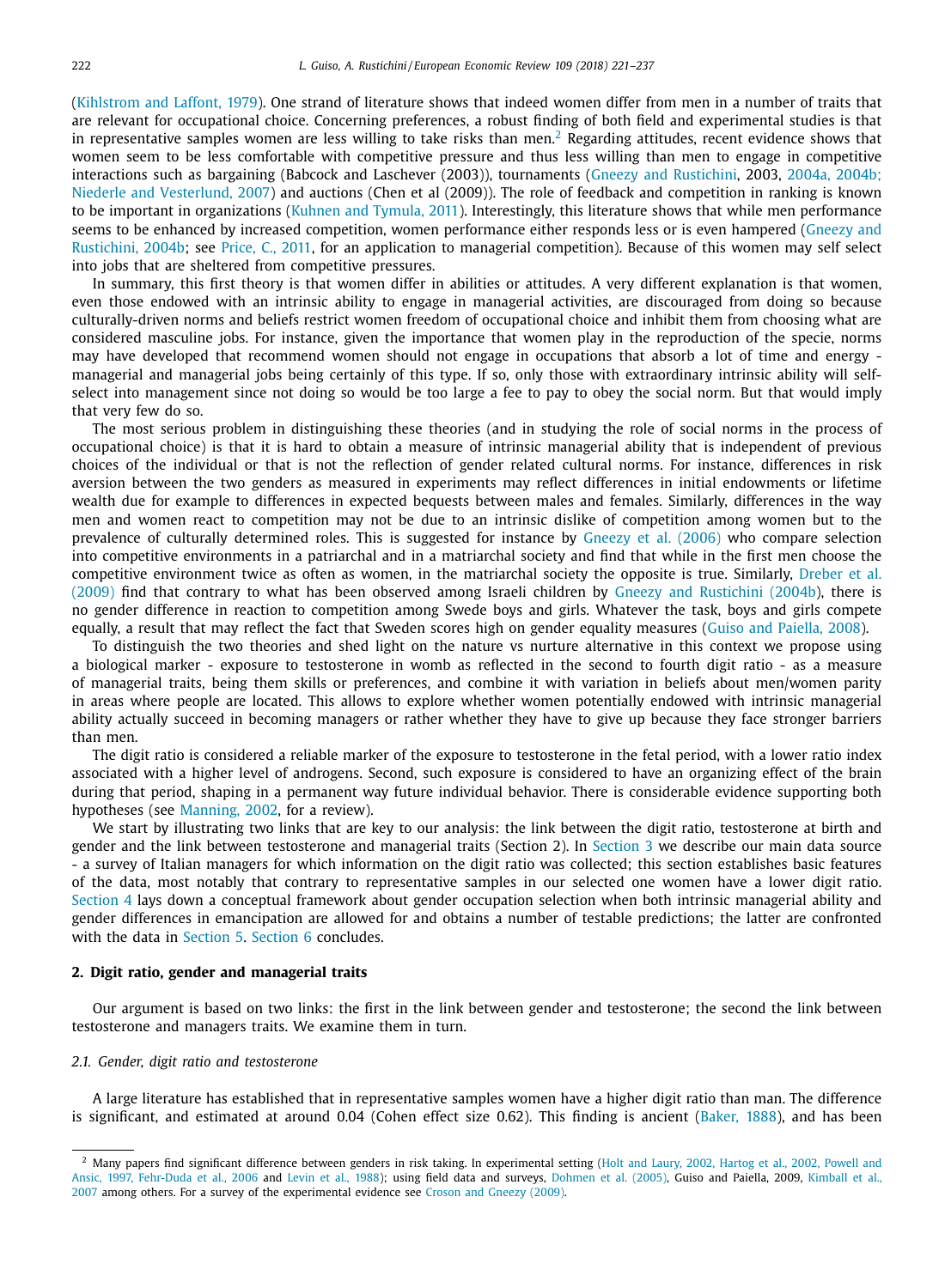*DR and High School grade, Optimism and Willingness to Work.* Columns 1 and 2 for High School grade, (1 for male individuals); columns 3 and 4 for Optimism (3 for male individuals), columns 5 and 6 for Willingness to Work (5 for male individuals). The coefficients reported are standardized ( $\beta$  coefficients).

|                         | HS Gr.        |                 | Opt.          |                 | Will, work    |                 |
|-------------------------|---------------|-----------------|---------------|-----------------|---------------|-----------------|
|                         | Men<br>beta/p | Women<br>beta/p | Men<br>beta/p | Women<br>beta/p | Men<br>beta/p | Women<br>beta/p |
| Digit ratio: right hand | $-0.060$      | $-0.134**$      | $-0.038$      | $-0.074$        | $-0.081*$     | $-0.016$        |
|                         | (0.266)       | (0.035)         | (0.264)       | (0.128)         | (0.056)       | (0.792)         |
| Age of manager          | 0.003         | 0.008           | 0.016         | $-0.079$        | 0.049         | 0.054           |
|                         | (0.962)       | (0.911)         | (0.707)       | (0.222)         | (0.287)       | (0.454)         |
| Education of manager    | $0.195***$    | $0.117*$        | $0.082**$     | $-0.020$        | $-0.026$      | 0.018           |
|                         | (0.000)       | (0.050)         | (0.022)       | (0.710)         | (0.522)       | (0.782)         |
| Height entr.            | $-0.029$      | 0.053           | 0.001         | 0.070           | 0.022         | 0.067           |
|                         | (0.504)       | (0.391)         | (0.979)       | (0.193)         | (0.599)       | (0.221)         |
| First born manager      | 0.035         | 0.052           | 0.002         | $-0.005$        | 0.048         | 0.045           |
|                         | (0.437)       | (0.406)         | (0.962)       | (0.921)         | (0.223)       | (0.402)         |
| Firm age                | $-0.017$      | 0.007           | 0.008         | $-0.009$        | $-0.065*$     | $-0.061$        |
|                         | (0.686)       | (0.918)         | (0.858)       | (0.871)         | (0.095)       | (0.128)         |
| Years in control        | 0.049         | $-0.017$        | 0.043         | 0.111           | 0.025         | $0.124**$       |
|                         | (0.341)       | (0.805)         | (0.350)       | (0.141)         | (0.618)       | (0.027)         |
| r2                      | 0.074         | 0.119           | 0.037         | 0.093           | 0.056         | 0.111           |
| N                       | 541           | 294             | 768           | 399             | 667           | 335             |

confirmed by recent systematic studies [\(Manning](#page-16-0) John et al., 1998). The relevant literature, possible explanations of the difference, and implications are discussed in detail in [Manning](#page-16-0) (2002). A possible explanation of the gender difference in the digit ratio has been proposed based on the differential effect of testosterone (facilitating the growth of the fourth digit) and estrogen (for the growth of the second digit).

The fundamental fact that we use here is *not* that there is a gender difference in managerial ability (or any ability) across genders which should be documented by the difference in the digit ratio. Instead, we rely on large existing evidence on two findings. The first is the one we have just recalled that the distribution of the ratio is different in a particular direction in the two genders belonging to a given population. The second is that, *within* each gender, a number of skills and personality traits are correlated with the digit ratio, and managerial ability in particular is negatively correlated with the ratio. These findings, most notably the first, hold in randomly selected samples. Our sample of self-selected managers may differ substantially in this respect, and this difference is what we plan to use to separate the two explanations of the gender difference in participation in managerial activity, one based on difference in ability and the other on social selection.

#### *2.2. Digit ratio, testosterone and managerial traits*

Exposure to testosterone in pre-natal period, as marked by the digit ratio, has been shown to be linked to several personalty characteristics, attitudes and skills. The traits that are interesting for us are preferences for risk, and managerial ability in Lucas (1978) sense - i.e. ability to manage a larger and presumably more complex set of inputs. A lower digit ratio has been found to be associated with higher earnings and better ability to remain in a competitive job in the City of London [\(Coates](#page-16-0) et al., 2009). [Sapienza](#page-16-0) et al. (2009) find an effect of digit ratio on career choice. The reason for such correlation is still being investigated. Two possible explanations are natural: one is that the effect is through risk taking, the other is that digit ratio is correlated with higher ability. There is some evidence that more risky behavior is associated with a lower digit ratio: for example, [Schwerdtfeger](#page-16-0) et al. (2010) have reported a higher rate of traffic violations in male frequent car drivers. [Apicella](#page-16-0) et al. (2008) document a correlation between current testosterone and risk taking in a financial decision task; they find no correlation with digit ratio). The second is that digit ratio affects ability.

To document this link, in [Fig.](#page-3-0) 1 we plot three measures of ability available in our survey: cognitive skills, optimism and willingness to work that are potentially relevant for manager's success.

An approximate measure of cognitive skills is the grade obtained at the end of the high school (typically at age 18, the equivalent of grade 12 in the USA): this measure should be considered approximate because it is know that it reflects also non-cognitive skills (see for instance [Bertrand](#page-16-0) and Pan, 2013). The measure of optimism is the answer on a scale between 0 and 10 to a question determining expectation on future good and bad outcomes; willingness to work effort is measured by the number of hours the manager said he was willing to work before feeling the desire to change activity. We construct a categorical variable between 1 and 6 for the digit ratio and for each digit ratio category we compute the mean value of these measures of ability and then plot them. As the figure shows, individuals with higher testosterone at birth (lower digit ratio) have higher ability according to these measures. Table 1 runs controlled regressions, this time separately for men and women.

Though this leads unavoidably to a loss of efficiency, the negative correlation between digit ratio and ability holds for both men and women for all measures; but it is stronger for women when ability is measured by IQ and optimism and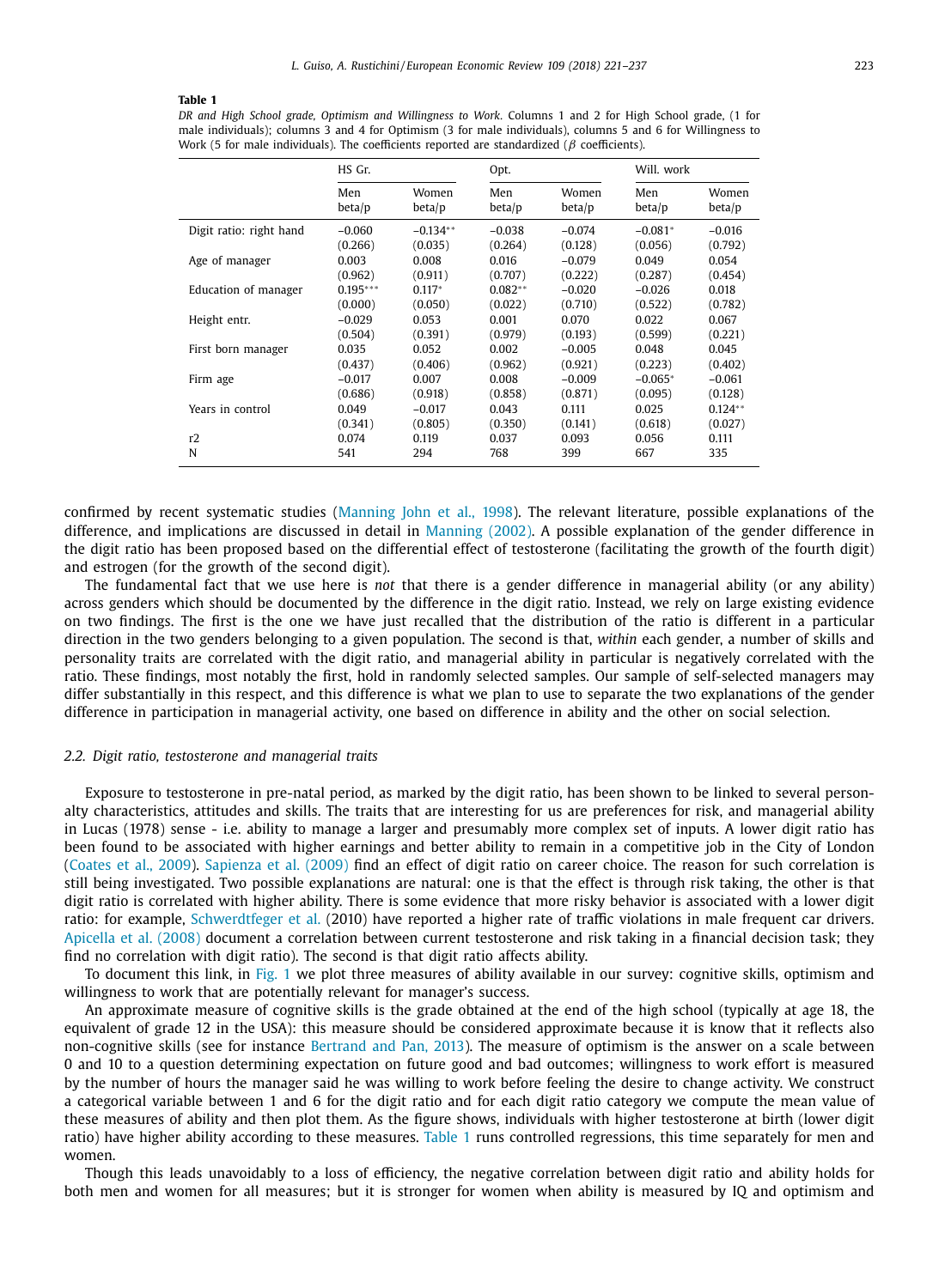<span id="page-3-0"></span>

**Fig. 1.** DR and Cognitive skills, optimism and willingness to work. Data from a sample of 1430 managers, divided into six groups of equal size ( ∼ 235 each group).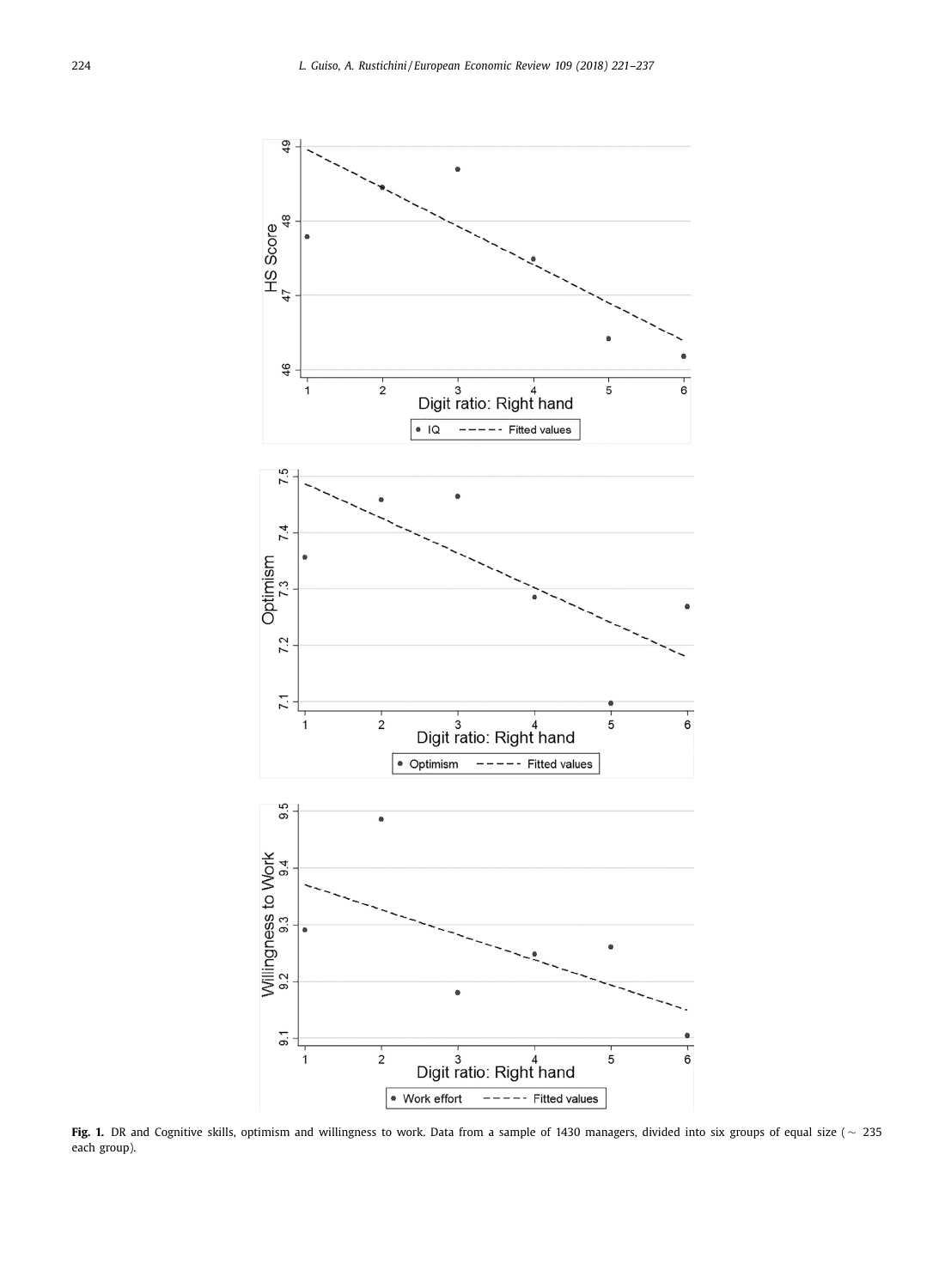<span id="page-4-0"></span>*Summary statistics.* Mean, median and standard deviation (SD) for Age, Years in Control (of the firm), and Digit ratios.

|                             | Male<br>Female |              |           | Sample |        |           |       |        |           |
|-----------------------------|----------------|--------------|-----------|--------|--------|-----------|-------|--------|-----------|
| variable                    | Mean           | Median       | <b>SD</b> | Mean   | Median | <b>SD</b> | Mean  | Median | <b>SD</b> |
| Panel A: Nr. of Employees   |                |              |           |        |        |           |       |        |           |
| All regions                 | 33.65          | 20           | 42.14     | 27.69  | 20     | 35.59     | 31.63 | 20     | 40.12     |
| North West                  | 33.08          | 20           | 39.86     | 33.34  | 18     | 44.12     | 33.16 | 20     | 41.17     |
| North East                  | 39.02          | 20           | 50.59     | 30.76  | 20     | 40.81     | 36.17 | 20     | 47.58     |
| Center                      | 35.59          | 23           | 39.12     | 25.93  | 20     | 25.90     | 31.93 | 21     | 35.01     |
| South                       | 25.48          | 16           | 33.38     | 22.81  | 13     | 34.54     | 24.68 | 15     | 33.72     |
| Panel B: Demographics       |                |              |           |        |        |           |       |        |           |
| Age                         | 48.83          | 48           | 12.19     | 48.83  | 48     | 10.62     | 47.46 | 47     | 10.37     |
| Years in Control            | 15.84          | 13           | 11.74     | 13.59  | 11     | 10.69     | 15.21 | 12     | 11.74     |
| Panel C:                    |                |              |           |        |        |           |       |        |           |
| Digit ratio, Right hand     | 1.002          | 1            | 0.052     | 0.999  | 0.999  | 0.051     | 1.001 | 1      | 0.052     |
| Digit ratio, Left hand      | 1.002          | $\mathbf{1}$ | 0.049     | 0.995  | 0.997  | 0.049     | 0.998 | 0.999  | 0.049     |
| variable                    | Mean           |              |           |        |        |           |       |        |           |
| Panel D: Women-headed firms |                |              |           |        |        |           |       |        |           |
| Whole sample                | 0.34           |              |           |        |        |           |       |        |           |
| Sample reporting DR         | 0.35           |              |           |        |        |           |       |        |           |

stronger for men when ability is measured by work effort. We take this evidence, as well as the strong negative correlation between firm size and digit ratio documented in Guiso and [Rustichini](#page-16-0) (2017), as supportive of the idea that the digit ratio contains valuable information on managerial ability.

#### **3. The survey and basic facts**

#### *3.1. The survey*

Our main data set is a survey of managers or top CEOs conducted by ANIA ("Associazione Nazionale fra le Imprese Assicuratrici", or Italian National Association of Insurance Companies), on a sample of 2295 private Italian firms with a number of employees up to 250.<sup>3</sup> The survey, conducted between October 2008 and June 2009, consisted of two distinct questionnaires. The first collected general information on the firm, and was filled by the firm managers on a paper form. The second questionnaire collected information on the manager or the top CEO and, quite uniquely, it was filled in face to face interviews by a professional interviewer of a specialized company, using the CAPI (Computer Assisted Personal Interviewing) method. During the interview several broad groups of data were collected, including information on a number of traits, abilities and preferences of the manager; information on his own personal wealth holdings or those of his/her family; and several details on physical traits, family background and demographics, including gender, order of birth and siblings, height and pigmentation, among many others. Tables 2 and [3](#page-5-0) present some summary statistics on the firms that were part of the survey. The share of women headed by firms is 34 the whole sample (Panel  $E$ )<sup>4</sup>

The Appendix describes the survey design in greater detail and provides a precise description of the variables used in this study. At the end of the personal interview, the interviewer asked each participant in the survey whether he or she was willing to have the length of the fingers measured. They were first informed that some recent research has established a link between choice of employment and success and some physical characteristics of a person. No mention was made of the direction of this link. If the participant accepted, the four measurements (second and fourth fingers of both hands) were collected with an electronic caliper, with small measurement error (0.02 mm). Each interviewer had his own tool; they were given a written protocol on how to execute the measurement and specifically trained for this task by the company. As part of the procedure they asked the subjects to keep the hand as straight as possible; fingers on the right were measured first, and then those on the left. The length measured was from the middle of the bottom crease at the base of the finger to its tip.

<sup>&</sup>lt;sup>3</sup> One may be concerned that because the survey represents smaller firms (the average firm has about 32 employees) and most are family firms (85% are controlled by an individual within a family, see appendix) the dataset may not have enough power to answer investigate obstacles faced women, as individuals become managers in this sample by kinship. While this concern is legitimate it should not be overstated. First, though the average firm size is 32, there is substantial heterogeneity, with 10% of the firms in the sample with more than 70 employees and up to 249. Second, kinship may matter for some managers who inherit the firms from parents. But notice that: (a) there is evidence that in family firms parents managers have a preference for boys as successor just because they are boys [\(Bennedsen](#page-16-0) et al., 2007), which is consistent with our evidence of a women-averse cultural-driven bias even in family firms; (b) in 65% of the cases the father of the current manager was not a manager, implying that in all these cases the firm was not obtained by kinship; (c) in so far as in family businesses women can turn into management because of kinship, our estimates are a conservative estimates of the impact of the cultural bias.

<sup>4</sup> It is 35% in the sample of those participating in the measurement of the digit ratio.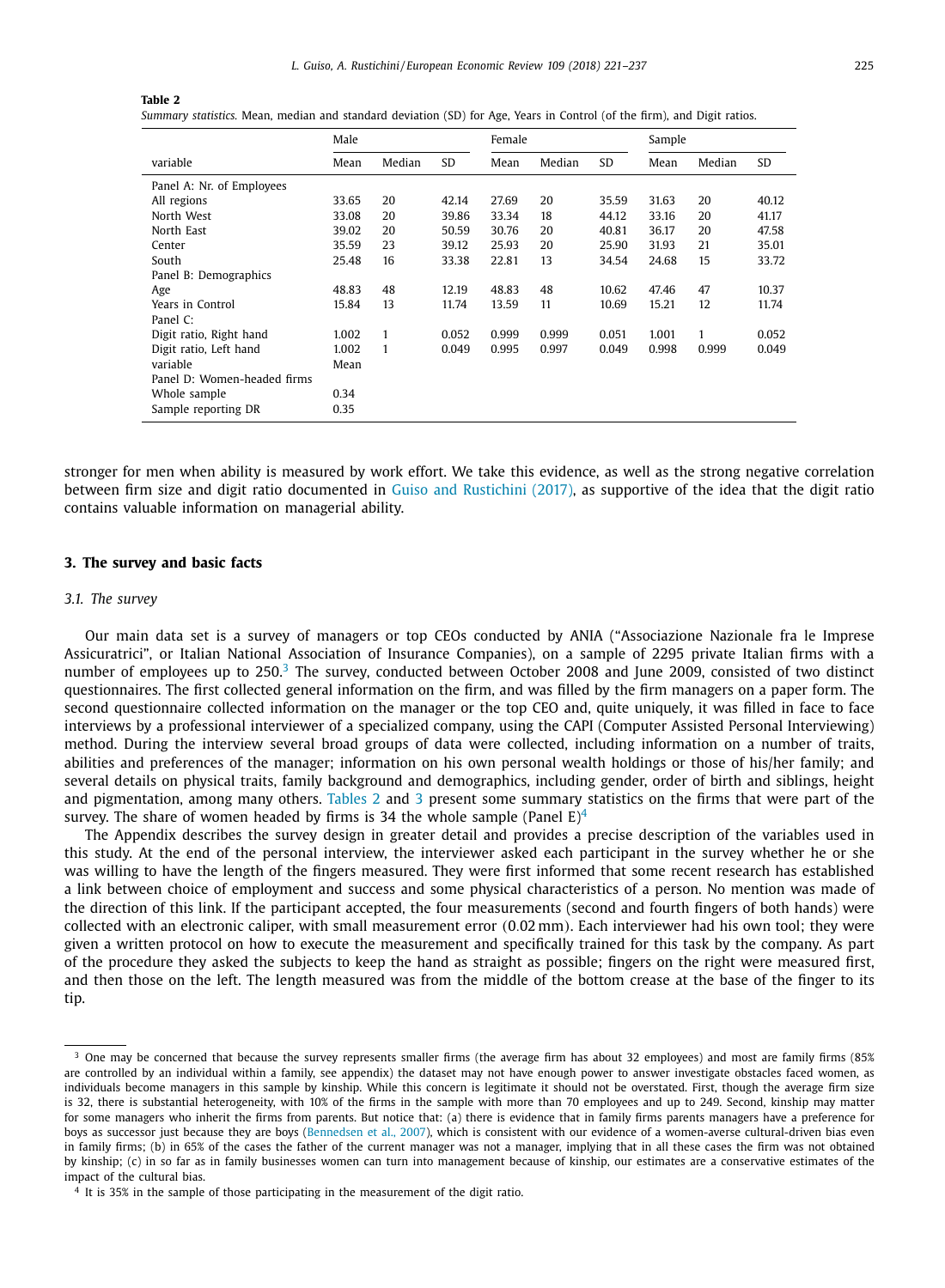<span id="page-5-0"></span>*Summary statistics:* Top Panel: Fraction of males in the sample in four regions. Bottom Panel: women emancipation index. The variable "Better executives" indicates the degree of agreement with the statement "On the whole, men make better business executives than women do". "PC" is the principal component of four variables describing women emancipation, averaged across regions.

| variable          | Mean     |        |      |
|-------------------|----------|--------|------|
| Male, Sample      | 0.66     |        |      |
| Male, North West  | 0.68     |        |      |
| Male, North East  | 0.65     |        |      |
| Male. Center      | 0.62     |        |      |
| Male. South       | 0.70     |        |      |
| variable          | Mean     | Median | SD.  |
| Better executives | 2.97     | 3.03   | 0.22 |
| <sub>PC</sub>     | $-0.187$ | 0.009  | 0.71 |
|                   |          |        |      |

#### **Table 4**

*Participation to Digit ratio measurement.* The table reports the probit regressions. All regressions include dummies for regions and industrial sector: the estimated coefficients for these are not reported for simplicity. Robust standard errors.

|                           | (1)<br>b/p            | (2)<br>b/p             | (3)<br>b/p            | (4)<br>b/p            |
|---------------------------|-----------------------|------------------------|-----------------------|-----------------------|
| Male                      | $-0.171**$<br>(0.034) | $-0.235***$<br>(0.009) |                       |                       |
| Age of manager            | 0.002<br>(0.398)      | 0.004<br>(0.211)       | 0.006<br>(0.173)      | 0.005<br>(0.425)      |
| Education of manager      | $0.027**$<br>(0.010)  | 0.019<br>(0.100)       | $0.028**$<br>(0.043)  | $-0.010$<br>(0.688)   |
| Height entr.              | $0.010**$<br>(0.019)  | $0.013**$<br>(0.011)   | $0.019***$<br>(0.001) | $-0.006$<br>(0.494)   |
| First born manager        | 0.001<br>(0.989)      | 0.075<br>(0.233)       | $-0.028$<br>(0.717)   | $0.315***$<br>(0.005) |
| Firm age                  |                       | $-0.002$<br>(0.121)    | $-0.001$<br>(0.703)   | $-0.004$<br>(0.111)   |
| Years in control          |                       | $-0.002$<br>(0.570)    | $-0.002$<br>(0.578)   | $-0.006$<br>(0.310)   |
| Age of interviewer        |                       | $0.014***$<br>(0.000)  | $0.014***$<br>(0.004) | $0.015**$<br>(0.033)  |
| Height of interviewer     |                       | $0.016***$<br>(0.004)  | $0.015**$<br>(0.030)  | $0.019*$<br>(0.055)   |
| Male interviewer          |                       | $-0.199$<br>(0.116)    | $-0.181$<br>(0.216)   | $-0.262$<br>(0.323)   |
| log firm size: employment |                       | 0.025<br>(0.458)       | 0.001<br>(0.976)      | 0.091<br>(0.129)      |
| N                         | 2246                  | 1869                   | 1242                  | 624                   |

#### *3.2. The digit ratio*

Out of 2295 managers interviewed, 1366 agreed to have the fingers length measured. The decision to participate in the measurement is correlated with various observable variables: it is lower among male managers and increasing with age and the height of the interviewed. Education instead has no predictive power as much as the age of the firm and the number of years the manager has been in control of the company (details are reported in Table 4).

This features may create a potential for selection bias. We account for this by including three controls for interviewer characteristics that empirically have predictive power on the willingness of the managers to let the interviewer measure his/her fingers. Specifically, we include gender, age and height of the interviewer. As Table 4, second column shows these variables have predictive power on the manager willingness to participate in the measurement. Since these characteristics belong to the interviewer there is no reason why they should be correlated with the residual in equations that model manager behavior that we will estimate latter; thus, they can be used as instruments to account for potential selection.<sup>5</sup> Running separate regressions for men and women (last two columns) shows that interviewer characteristics have a similar impact independent of gender.

<sup>&</sup>lt;sup>5</sup> We have also used as an exclusion restriction a measure of affinity between the interviewer and the managers as reported by the interviewer at the end of the interview. Specifically, we have used the answers to the the question: "On a scale between 0 and 10 what do you think is your affinity with the person interviewed?" Results using this measure are very similar to those reported.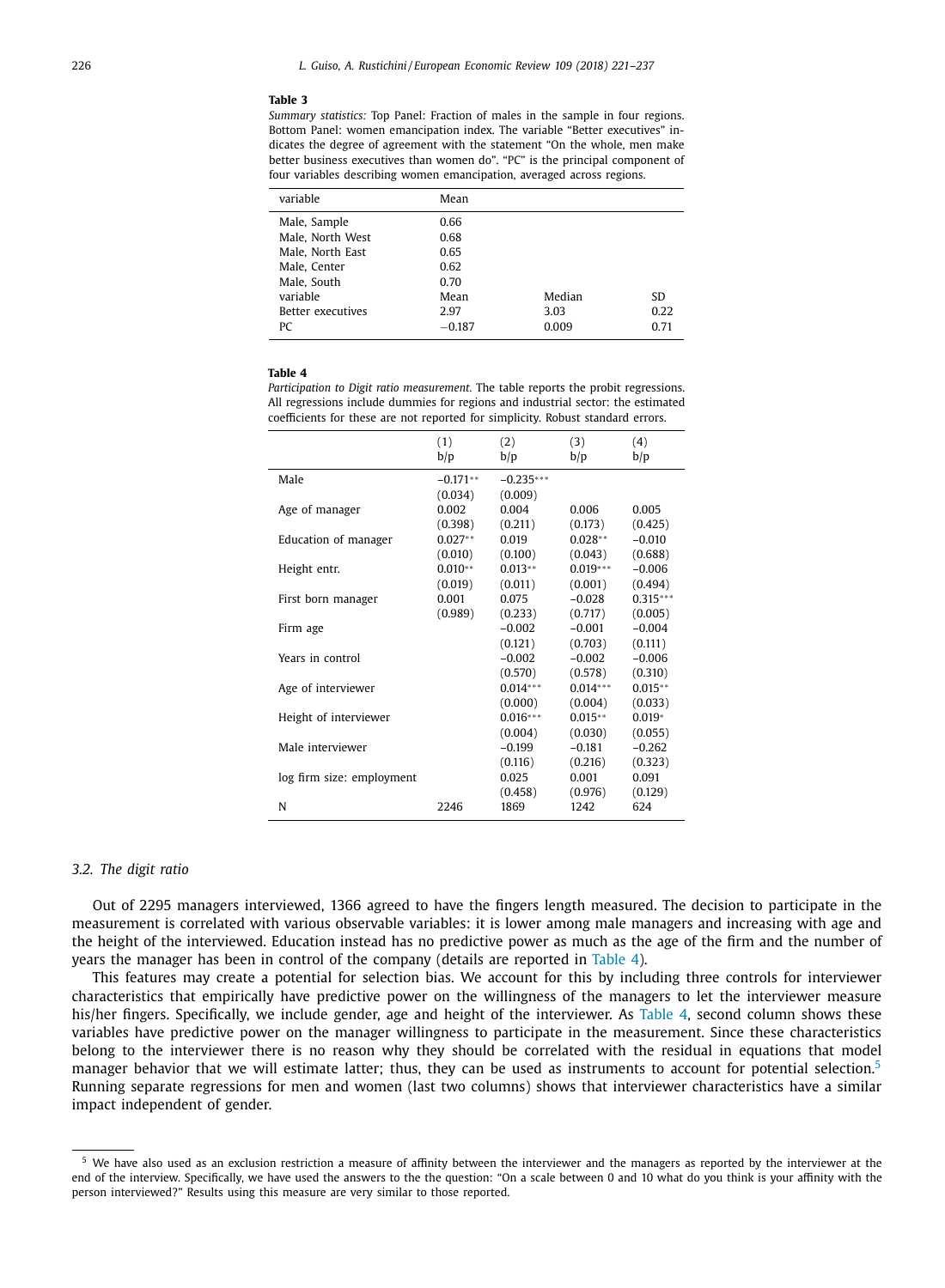<span id="page-6-0"></span>

**Fig. 2.** Density of the Digit ratio in male and female subjects in the sample.  $N = 469$  female managers,  $N = 877$  male managers.

#### *3.3. Gender difference in 2D:4D in the sample*

For the sample of participants in measurement Fig. 2 shows the sample distribution of the digit ratio of the right hand (the one typically used in these studies; the distribution is similar of the left hand) for man and women.

In both cases the distribution is centered around 1 and is fairly symmetric, but departs from normality because it appears leptokurtic (Kurtosis 5.13). Most interestingly, the women's DR distribution has a slightly smaller mean - a finding that runs contrary to all previous evidence on gender differences in 2D:4D, as we recalled in [Section](#page-1-0) 2.1. To highlight the differences in mean in [Table](#page-7-0) 5 we run regressions of the digit ratio on a dummy for gender and various classical determinants such as the height of the individual and whether he/she was first born which have been found to correlate with the digit ratio.

The first two columns report results for the right hand and the last two for the left hand. As in previous studies we find that first born and taller managers have a significantly lower digit ratio [\(Barut](#page-16-0) et al., 2008) have similar finding on height; [Manning](#page-16-0) (2002) has weaker evidence of this). Differently from all other studies we find that in our sample of managers, females have a *lower* digit ratio. Depending on whether we look at the right or left hand the difference ranges between 10 and 15% of the sample standard deviation in the digit ratio, and it is significantly different from zero in almost all specification reported in [Table](#page-7-0) 5, including the one in the last column where estimates are adjusted for selection using a two step probit estimator. Since in representative samples females digit ratio exceeds men ratio by around 0.04, a more telling null hypothesis is that the female dummy in our regressions is equal to 0.04. This is always strongly rejected.

#### **4. Model**

#### *4.1. Conceptual background*

The implications for personality characteristics and ability of differences in digit ratio are still being established; so we have to be particularly careful in the [assumptions](#page-16-0) we make on this point. In our companion paper (Guiso and Rustichini, 2017) we provide evidence that a lower digit ratio is associated with a higher level of managerial ability. This statement is true as long as the comparison concerns individuals of the same gender, and this is the assumption we make.

Assumption: Everything else being equal, the distribution of managerial ability of an individual A dominates (first order *stochastic dominance) that of individual B of the same gender with higher digit ratio.*

This assumption says nothing, of course, about the comparison between two individuals of different gender. In particular a strong statement like the assumption that we just made without the condition that the individuals *A* and *B* are of the same gender is probably false, and we do not use it in the following. A weaker statement might be that the expected difference in ability between two individuals of the opposite gender with the same digit ratio is a constant independent of the digit ratio. For example, a statement that a men and a woman with digit ratio in the same percentile of the corresponding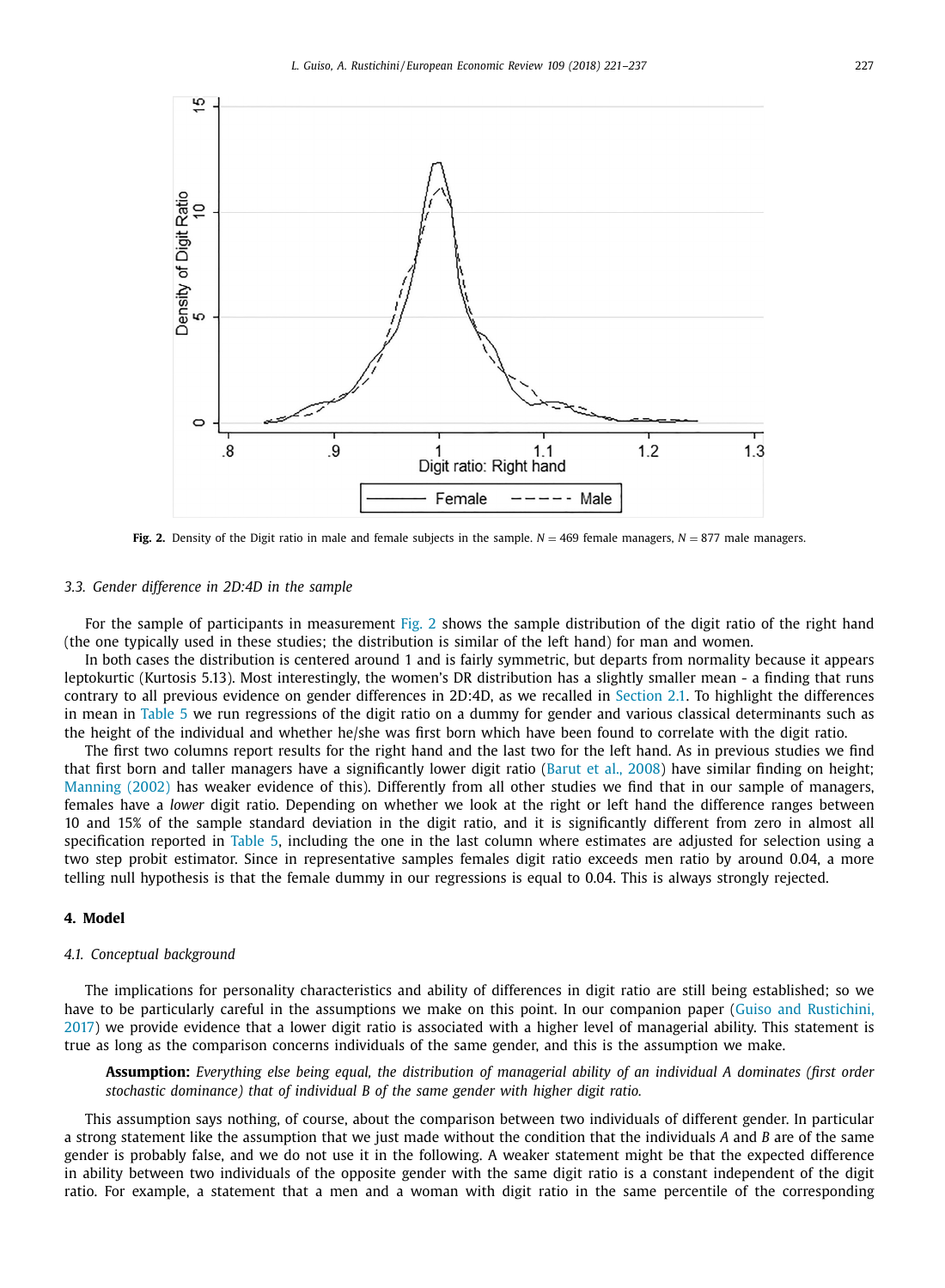<span id="page-7-0"></span>*Determinants of Digit ratio.* The regressions include 19 regional dummies, not reported for simplicity. Robust standard errors.

|                       | DR Right   |            | Heckman    | DR Left     |             | Heckman     |
|-----------------------|------------|------------|------------|-------------|-------------|-------------|
|                       | (1)<br>b/p | (2)<br>b/p | (3)<br>b/p | (1)<br>b/p  | (2)<br>b/p  | (3)<br>b/p  |
| Main equation         |            |            |            |             |             |             |
| Female                | $-0.003$   | $-0.008**$ | $-0.010**$ | $-0.008***$ | $-0.016***$ | $-0.017***$ |
|                       | (0.288)    | (0.039)    | (0.030)    | (0.006)     | (0.000)     | (0.000)     |
| Height entr.          |            | $-0.000**$ | $-0.001**$ |             | $-0.001***$ | $-0.001***$ |
|                       |            | (0.048)    | (0.027)    |             | (0.003)     | (0.002)     |
| First born manager    |            | $-0.007**$ | $-0.006**$ |             | $-0.009***$ | $-0.008***$ |
|                       |            | (0.023)    | (0.040)    |             | (0.002)     | (0.003)     |
| Selection Equation    |            |            |            |             |             |             |
| Female                |            |            | $0.198**$  |             |             | $0.198**$   |
|                       |            |            | (0.013)    |             |             | (0.013)     |
| Height entr.          |            |            | $0.012**$  |             |             | $0.012**$   |
|                       |            |            | (0.012)    |             |             | (0.012)     |
| First born manager    |            |            | 0.025      |             |             | 0.025       |
|                       |            |            | (0.671)    |             |             | (0.671)     |
| Age of interviewer    |            |            | $0.013***$ |             |             | $0.013***$  |
|                       |            |            | (0.000)    |             |             | (0.000)     |
| Height of interviewer |            |            | $0.017***$ |             |             | $0.017***$  |
|                       |            |            | (0.001)    |             |             | (0.001)     |
| Male interviewer      |            |            | $-0.223**$ |             |             | $-0.223**$  |
|                       |            |            | (0.048)    |             |             | (0.048)     |
| Female * WE (pc)      |            |            | $-0.488**$ |             |             | $-0.488**$  |
|                       |            |            | (0.012)    |             |             | (0.012)     |
| log firm size: empl.  |            |            | 0.011      |             |             | 0.011       |
|                       |            |            | (0.708)    |             |             | (0.708)     |
| r2                    | 0.043      | 0.050      |            | 0.029       | 0.043       |             |
| N                     | 1313       | 1313       | 2129       | 1313        | 1313        | 2129        |
| lambda                |            |            | $-0.014$   |             |             | $-0.013$    |
| p                     | 0.288      | 0.017      | 0.000      | 0.006       | 0.000       | 0.000       |

gender have the same ability seems appealing. There is however no evidence yet to support or reject such claim, so we do not assume this either. Consider now our finding that women in the sample of managers have a lower digit ratio than men in the same sample, contrary to the evidence in random samples. This fact alone may suggest that the barrier for women to enter a managerial career is higher than for men. The latter conclusion would indeed follow under the assumption that the distribution of ability for two individuals of opposite gender with digit ratios equal to, say, the corresponding median. Without this assumption, we have to introduce additional information to test our hypothesis: regional measures of women emancipation.

#### *4.2. Measuring women emancipation*

We obtain information on the degree of women emancipation by using differences in beliefs about the role of women in society across Italian regions. For this we rely on the 2005 wave of the *World Values Survey* and use data on responses to four questions. Subjects were asked to rate on a four levels scale the following different statements: (a) "Being a housewife is just as fulfilling as working for a pay"; (b) "On the whole, men make better political leaders than women do"; (c) "A university education is more important for a boy than for a girl"; (d) "On the whole, men make better business executives than women do". Respondents could answer: "Strongly agree", "Agree", "Disagree", "Strongly disagree", which we code from 1 to 4. Each measure may be taken as increasing with beliefs that reflect women emancipation and gender parity. [Fig.](#page-8-0) 3 shows the sample distribution of the four indicators and documents substantial heterogeneity in beliefs. Disagreement with the statements prevails but there are differences across statements.

The vast majority disagree that university is more important for a boy than for a girl; however a smaller fraction dis-agrees that men are better political leaders than women. [Table](#page-8-0) 6 reports the correlation matrix between the four indicators: indicators are all positively correlated but with intensity varying between a minimum of 0.128 and a maximum of 0.62.

Out of the these variables we construct two indexes of women emancipation: the first is the score statement (d), reflecting the disagreement with the statement that men make better business executives than women. To construct the second we extract the first principal component of the four variables (correlation with the elementary indicators is shown in the last row of [Table](#page-8-0) 6). We than take regional means of these two indexes and mach them with our managers data set by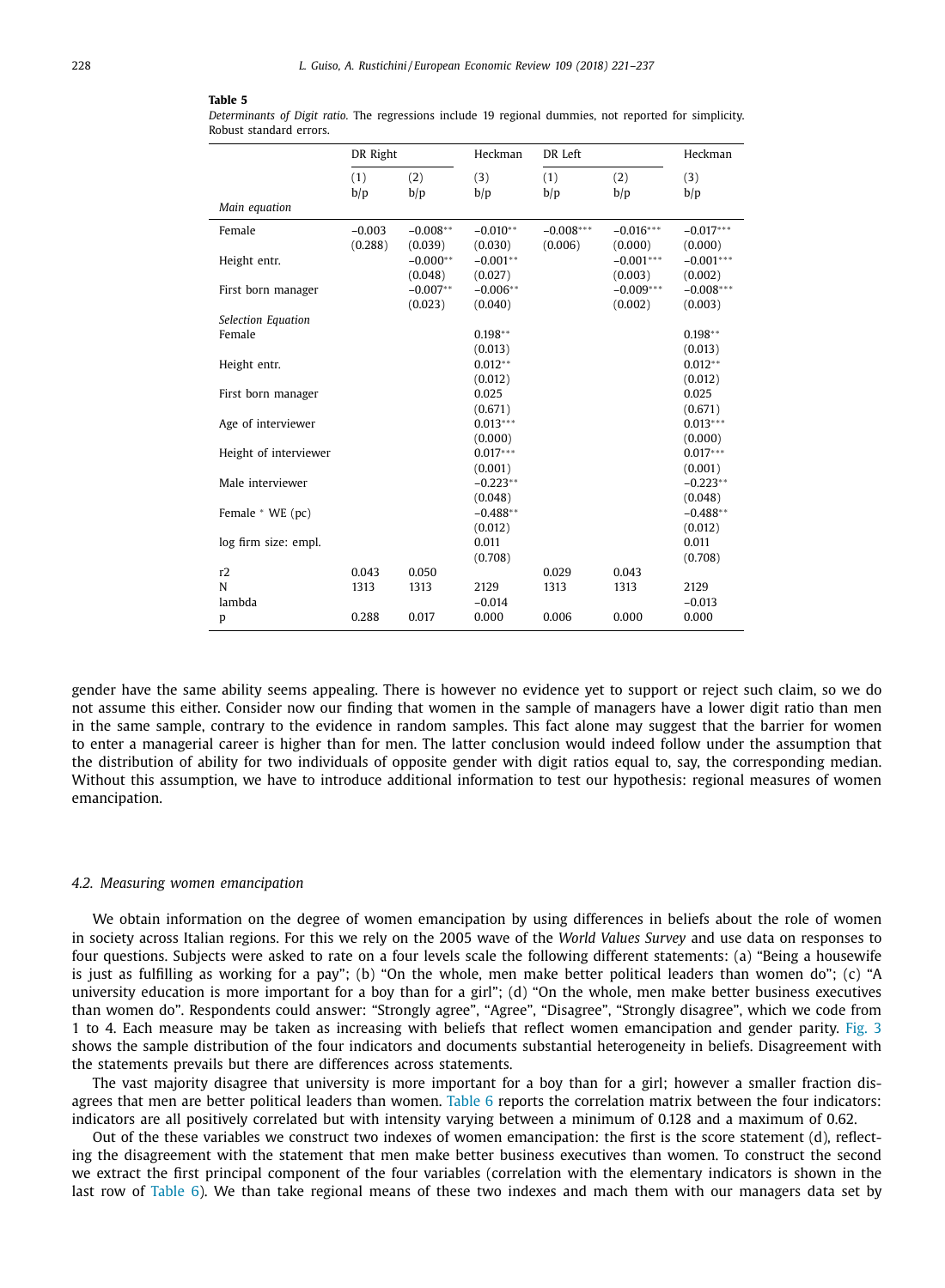<span id="page-8-0"></span>

**Fig. 3.** Histograms of the answers to the questions: "Being a housewife is a just as fulfilling as working for a pay", "On the whole, men make better political leaders than women do", "A university education is more important for a boy than for a girl", "On the whole, men make better business executives than women do".

*Correlation among indices of women emancipation.* Four variables report the degree of agreement with the statements: (Housewife) "Being a housewife is a just as fulfilling as working for a pay", (Political) "On the whole, men make better political leaders than women do", (University) "A university education is more important for a boy than for a girl", (Executives) "On the whole, men make better business executives than women do". PC is the principal component of the first four variables, averaged across regions. *p* value in parenthesis.

|            | Housewife         | Political         | University        | Executives |
|------------|-------------------|-------------------|-------------------|------------|
| Political  | 0.131<br>(0.0001) |                   |                   |            |
| University | 0.199<br>(0.0000) | 0.434<br>(0.0000) |                   |            |
| Executives | 0.166<br>(0.0001) | 0.619<br>(0.0000) | 0.499<br>(0.0000) | 1          |
| PC.        | 0.356<br>(0.0001) | 0.812<br>(0.0000) | 0.767<br>(0.0000) | 0.850      |

assigning to each manager in our sample the degree of women emancipation prevailing in his/her region of residence (20 regions in all). [Table](#page-4-0) 2 shows summary statistics of the two measures.<sup>6</sup>

<sup>6</sup> We also constructed two analogous indicators: the first follows the procedure above but uses only women answers to the questions. The second was obtained by running a regression of the principal component measure or of the other indicator on demographic controls and a full set of regional dummies; the coefficients on these dummies were then taken as measures of women emancipation in the regions. The advantage of this procedure is that it accounts for observable differences in the composition of respondents across regions. Results are invariant to using these alternatives.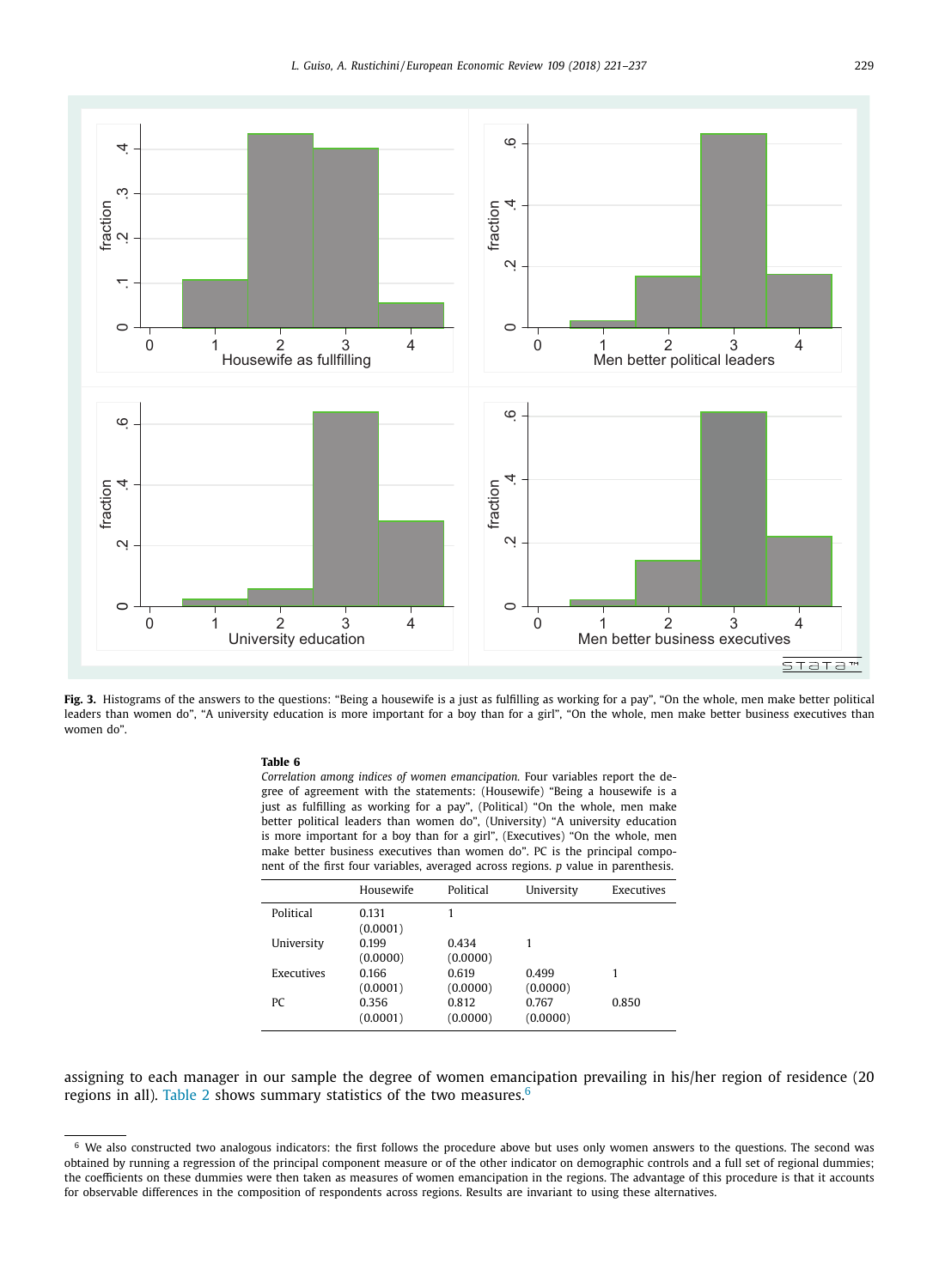#### *4.3. Model and implications*

To capture formally the basic links between ability, emancipation and job selection and obtain some testable implications consider the following simple model. An agent *i* faces the choice of working as an employee and earning wage *w* or as a manager and earning profit  $\Pi_i$ . Each agent is endowed with a given ability  $A_i$  and each can produce output  $y_i$  using the diminishing returns technology  $y_i = A_i L_i^{\alpha}$ , where  $L_i$  is labor input - the only input in production. Ability in the population is distributed according to the cumulative  $F_x(A)$  where  $x \in \{M, W\}$  allows for the possibility that the distribution differs among men (*M*) and women (*W*).

We capture our basic assumption that women face stronger obstacles into management than men by assuming that there is a cost to enter management that depends on the degree of women emancipation  $e = [0, 1]$  defined in the interval [0, 1] where 1 stands for full emancipation; for men *e* = 1. The monetary equivalent of this cost is a tax on profits at a rate 1 − *e*. Optimal firm size and profits conditional on becoming an manager are

$$
L_i^* = \left(\frac{\alpha A_i}{w}\right)^{\frac{1}{1-\alpha}}
$$

and

$$
\Pi_i^* = (1 - \alpha) \alpha^{\frac{\alpha}{1 - \alpha}} A_i^{\frac{1}{1 - \alpha}} w^{-\frac{\alpha}{1 - \alpha}};
$$

thus agent *i* chooses to be a manager if

$$
e\prod_{i}^{*}=e(1-\alpha)\alpha^{\frac{\alpha}{1-\alpha}}A_{i}^{\frac{1}{1-\alpha}}w^{-\frac{\alpha}{1-\alpha}}\geq w
$$

or

$$
A_i \geq \frac{w}{me^{(1-\alpha)}} = \overline{A}(w, e)
$$

where  $m = \alpha^{\alpha} (1 - \alpha)^{(1 - \alpha)}$ .

This set up allows to draw the following implications:

1. The threshold  $\overline{A}(w, e)$  for becoming a manager is decreasing in the degree of emancipation,

$$
\frac{\partial \overline{A}(w,e)}{\partial e} < 0.
$$

Hence, the ratio of the density of women to men in management  $\frac{1-F_W(\overline{A}(w,e))}{1-F_M(\overline{A}(w,1))}$  is higher in areas where emancipation is higher.

2. The average intrinsic ability of women managers is, everything else being equal, higher where the emancipation is lower, because the threshold is higher; this is clear since the expected ability as a function of the threshold  $\overline{A}$ 

$$
\frac{\int\limits_{\overline{A}}^{\infty}AdF_{W}(A)}{1-F_{W}(\overline{A})}
$$

is increasing in the threshold.

3. Finally, the optimal firm size is

$$
L_i^* = \left(\frac{\alpha A_i}{w}\right)^{\frac{1}{1-\alpha}}
$$

which is increasing with ability and is unrelated to gender or emancipation. That is, once a woman makes it into management the translation of its intrinsic ability into firm outcomes is no different than that of men. This implication follows from the assumption that gender only affects the distribution of ability but not the technology that translates ability into output; and emancipation, being a tax on profits, only affects occupational decisions but not optimal firm size and thus the relation between intrinsic ability and firm output. Whether this is true or not is an empirical matter which is interesting to test.

#### *4.4. Predictions*

The three implications we have described in Section 4.3 can be formulated as follows in terms of correlations between the digit ratio as indirect measure of intrinsic ability, measures of women emancipation and our variables of interest.

First, the incidence of women among managers should be higher in regions where women emancipation is higher. We test this prediction with a regression of the fraction of women among the managers in the sample in each Italian region, on an index of women emancipation. The coefficient of the index should be positive. We test this prediction in [Section](#page-10-0) 5.1.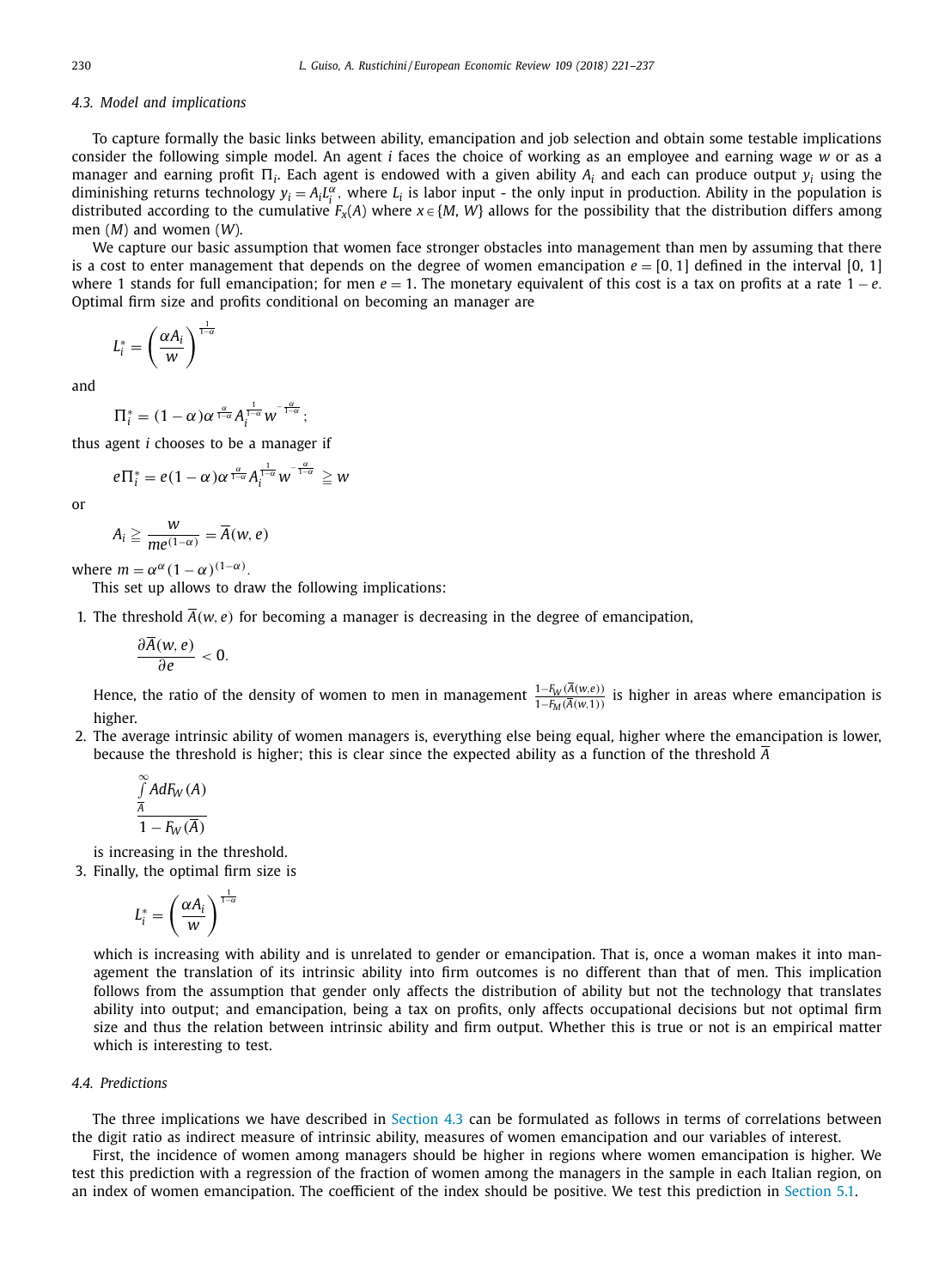<span id="page-10-0"></span>*Fraction of female managers and women emancipation.* The dependent variable is the fraction of female managers. The coefficients reported are standardized ( $\beta$ coefficients). Robust standard errors. The variable South is equal to one if the manager is operating in the South of Italy. *p* value in parenthesis; ∗∗∗ denotes significance a 1% level; ∗∗ at 5%, <sup>∗</sup> at 10%.

|                        | (1)<br>beta/p       | (2)<br>beta/p       | (3)<br>beta/p        | (4)<br>beta/p        |
|------------------------|---------------------|---------------------|----------------------|----------------------|
| Women emancipation: PC | $0.437*$<br>(0.054) | $0.438*$<br>(0.058) |                      |                      |
| Women emancipation: BE |                     |                     | $0.472**$<br>(0.036) | $0.470**$<br>(0.040) |
| South                  |                     | $-0.126$<br>(0.568) |                      | $-0.114$<br>(0.597)  |
| $R^2$<br>N             | 0.191<br>20         | 0.207<br>20         | 0.223<br>20          | 0.236<br>20          |

The second prediction considers the effect on the female/male gap in the digit ratio, taken as indirect measure of managerial ability, of regional differences in beliefs about women ability (and any opinion that more generally they can represent). The prediction is that when an index of women emancipation is higher, the DR for women is higher, because access to a larger number of women into the managerial activity is possible and thus the distribution of women DR in that region becomes more similar to the one in a representative sample. Hence the female/male gap should tend to become more positive (or less negative). We test this prediction by regressing the digit ratio on several variables, a female dummy and an interaction between the female dummy variable and the index of women emancipation. This coefficient should be significant and positive. We test this prediction in Section 5.2.

The final prediction is that the relation between intrinsic ability and firm size does not depend on gender or on women emancipation: that is, once women enter management, they are equally able than man to translate their ability into outcomes for the firm; in particular the firm size. This prediction is tested in [Section](#page-13-0) 5.3.

#### **5. Results**

#### *5.1. Women emancipation and female management*

We test the first prediction that the incidence of women among managers should be higher in regions where women emancipation is higher in Table 7. The dependent variable is the fraction of women managers in our sample in each of the 20 regions of Italy and is regressed on our indexes of women emancipation in the region.

The first column reports estimates using the principal component of the four elementary indicators of beliefs about women versus men roles and it shows a positive and significant correlation between the incidence of women managers and women emancipation. This result is unaffected if we add a South dummy and thus rely only on within area variation in women emancipation.

The other two columns, 3 and 4, show the results when we use the answers to statement "men make better business executives than women do". In this case too the fraction of women managers is higher where the index of women emancipation is higher and is unaffected when adding a dummy for the South. Furthermore estimates using this indicator are even more precise, perhaps because it provides a more direct measure of the cultural obstacle women face in becoming managers.

The correlation with both variables is strong, and supports the prediction: a larger regional index of women emancipation is associated with a larger fraction of female managers among the subset of subjects for that region. The slope of the relation is large for the two indices. Using either one of two sets of estimates, moving from the region in the 10th percentile of emancipation index to the one in the 90th percentile is associated with a higher fraction of women managers of 14.4 percentage points - one half of the average share of women managers in the sample. The first prediction made no use of the digit ratio measurement. We now turn more specifically to the interaction between the value of the index of intrinsic ability and that of women emancipation. Of course there may be hidden variables affecting both women emancipation and fraction of women managers; so the results reported so far are best considered a correlation.

#### *5.2. DR and female management*

In [Tables](#page-11-0) 8 and [9](#page-12-0) we report the results of the regression with the interaction of the gender and women emancipation index on the digit ratio in the sample. We estimate the following equation:

$$
DR_{iR} = a_0 + a_1 Female_{iR} + a_2 Female_{iR} \times e_R + f_R + Z_{iR}\beta + \epsilon_{iR}
$$
\n(1)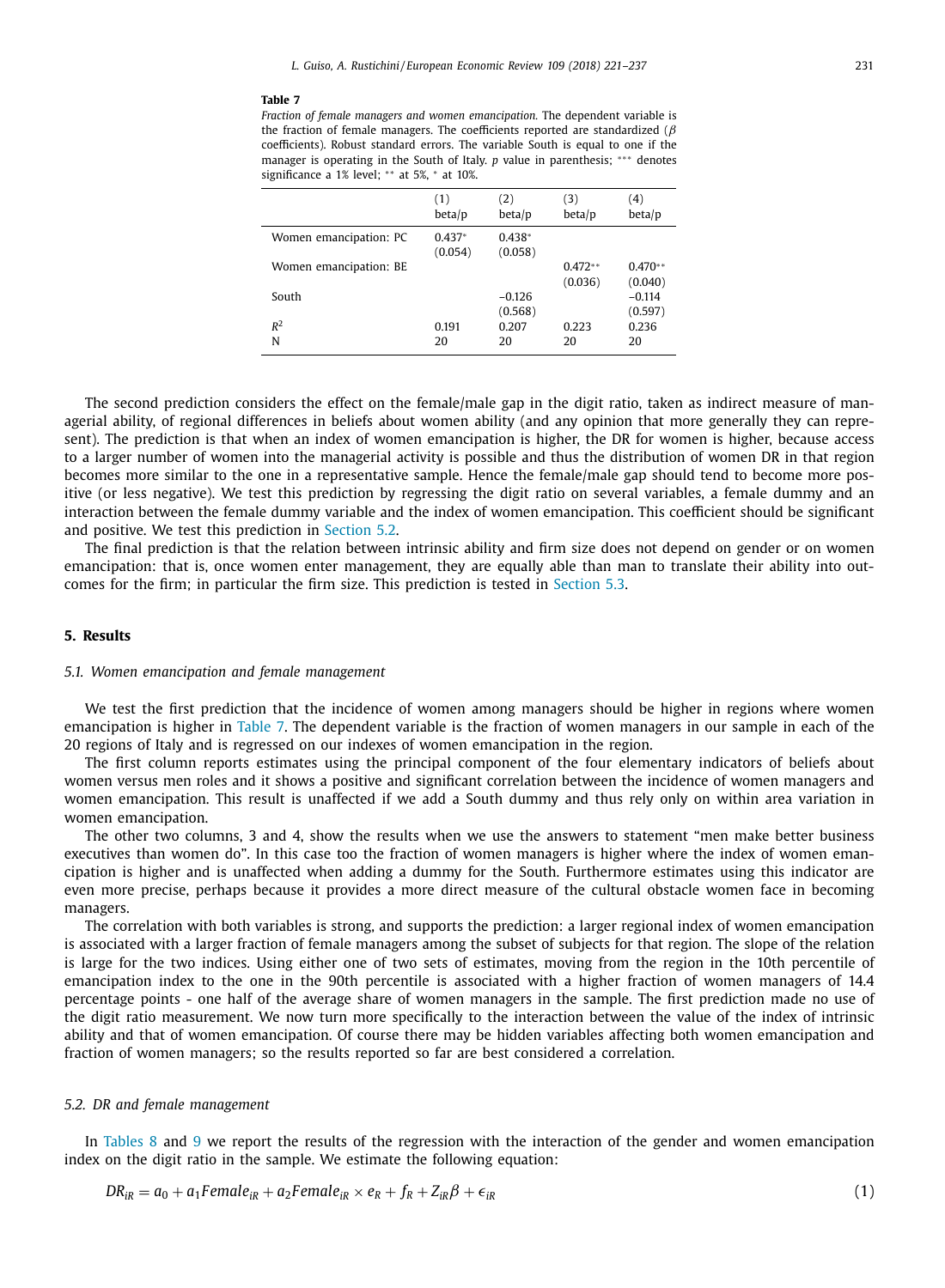<span id="page-11-0"></span>*Digit ratio, right hand, gender and women emancipation.* Columns 1 and 4 report OLS; Columns 2, 3, 5 and 6 the Heckman regressions. WE is Women emancipation index (BE). Standard errors are cluster adjusted at the regional level.

|                              | <b>OLS</b>                        | Heckman                              |                                      | <b>OLS</b>            | Heckman                |                        |
|------------------------------|-----------------------------------|--------------------------------------|--------------------------------------|-----------------------|------------------------|------------------------|
|                              | (1)<br>b/p                        | (2)<br>b/p                           | (3)<br>b/p                           | (4)<br>b/p            | (5)<br>b/p             | (6)<br>b/p             |
| Main Equation                |                                   |                                      |                                      |                       |                        |                        |
| Female<br>Female * WE (pc)   | $-0.008**$<br>(0.035)<br>$0.022*$ | $-0.013***$<br>(0.008)<br>$0.035***$ | $-0.015***$<br>(0.006)<br>$0.037***$ | $-0.190*$<br>(0.062)  | $-0.271***$<br>(0.005) | $-0.273***$<br>(0.005) |
|                              | (0.096)                           | (0.005)                              | (0.004)                              |                       |                        |                        |
| Female * WE (BE)             |                                   |                                      |                                      | $0.060*$<br>(0.074)   | $0.085***$<br>(0.007)  | $0.085***$<br>(0.007)  |
| Female * South               |                                   |                                      | 0.006<br>(0.423)                     |                       |                        | 0.002<br>(0.816)       |
| Height entr.                 | $-0.000*$<br>(0.052)              | $-0.001***$<br>(0.009)               | $-0.001***$<br>(0.009)               | $-0.000**$<br>(0.049) | $-0.001***$<br>(0.008) | $-0.001***$<br>(0.008) |
| First born manager           | $-0.007**$<br>(0.023)             | $-0.006*$<br>(0.056)                 | $-0.006*$<br>(0.058)                 | $-0.007**$<br>(0.025) | $-0.006*$<br>(0.061)   | $-0.006*$<br>(0.061)   |
| Selection Equation<br>Female |                                   | $0.198**$                            | $0.202**$                            |                       | $3.313**$              | 3.298**                |
| Female * WE (pc)             |                                   | (0.013)<br>$-0.488**$                | (0.021)<br>$-0.491**$                |                       | (0.035)                | (0.036)                |
| Female * WE (BE)             |                                   | (0.012)                              | (0.013)                              |                       | $-1.030**$<br>(0.045)  | $-1.029**$<br>(0.046)  |
| Female * South               |                                   |                                      | $-0.014$<br>(0.927)                  |                       |                        | 0.057<br>(0.700)       |
| Height entr.                 |                                   | $0.012**$<br>(0.012)                 | $0.012**$<br>(0.012)                 |                       | $0.012**$<br>(0.011)   | $0.012**$<br>(0.011)   |
| First born manager           |                                   | 0.025<br>(0.671)                     | 0.025<br>(0.672)                     |                       | 0.024<br>(0.687)       | 0.024<br>(0.683)       |
| log firm size: empl.         |                                   | 0.011<br>(0.708)                     | 0.011<br>(0.707)                     |                       | 0.010<br>(0.736)       | 0.010<br>(0.735)       |
| Age of interviewer           |                                   | $0.013***$<br>(0.000)                | $0.013***$<br>(0.000)                |                       | $0.013***$<br>(0.000)  | $0.013***$<br>(0.000)  |
| Height of interviewer        |                                   | $0.017***$<br>(0.001)                | $0.017***$<br>(0.001)                |                       | $0.018***$<br>(0.001)  | $0.017***$<br>(0.001)  |
| Male interviewer             |                                   | $-0.223**$<br>(0.048)                | $-0.223**$<br>(0.047)                |                       | $-0.228**$<br>(0.043)  | $-0.227**$<br>(0.044)  |
| N                            | 1313                              | 2129                                 | 2129                                 | 1313                  | 2129                   | 2129                   |
| lambda<br>p                  |                                   | $-0.043$<br>0.000                    | $-0.043$<br>0.000                    |                       | $-0.044$<br>0.000      | $-0.044$<br>0.000      |

where *DRiR* is the digit ratio of manager *i* located in region *R*; *Female* is dummy for gender (1 if manager is a woman, 0 otherwise) capturing systematic differences in *DR* between the two genders;  $e_R$  is the degree of women emancipation in region *R*,  $Z_{iR}$  is a vector of individual traits that have been found to correlate with the digit ratio and  $\epsilon_{iR}$  a disturbance term.

In a representative sample one should expect  $a_1 > 0$ . In our selected sample, as we have already documented in [Table](#page-7-0) 5, the opposite is true: women managers have a lower digit ratio than men managers:  $a_1 < 0$ . The key test of our explanation of this anomaly - that it reflects a higher ability requirement for women because of cultural prejudice - is offered by the third term, the interaction between the female dummy and the index of women emancipation in region *R* where the manager is based. If women emancipation lifts women obstacles to starting a firm, the digit ratio of women relatively to that of men should get closer to what is observed in a representative sample. Hence  $a_2$  should be positive. There could be systematic differences across regions in the easiness of starting a firm (e.g. Guiso and [Schivardi,](#page-16-0) 2011) independently of gender; these differences may arise because administrative costs may be higher in some areas, or because the minimum size required to set up a business differs across areas. These differences, if present, trigger different levels of minimum ability to become a manager and thus of the average level of our proxy for it, the digit ratio. The regional fixed effects  $f_R$  in (1) will capture all these channels of influence. Tables 8 and [9](#page-12-0) show the result of the estimates.

Table 8 shows results using the digit ratio of the right hand; in column (1) the interaction between the male dummy and the principal component index of women emancipation is positive and statistically significant lending support to the model prediction. In column (2) we report estimates of the second-stage Heckman model that accounts for potential selection as not all managers were willing to participate in the finger's measurement. The exclusion restrictions for identifications are the three characteristics of the interviewer (age, gender and height) included in the first stage probit (reported in the bottom part of the table). The parameter estimate of the interaction between the female dummy and women emancipation has the same sign as in the first column but is somewhat larger and estimated with greater precisions. Column (3) adds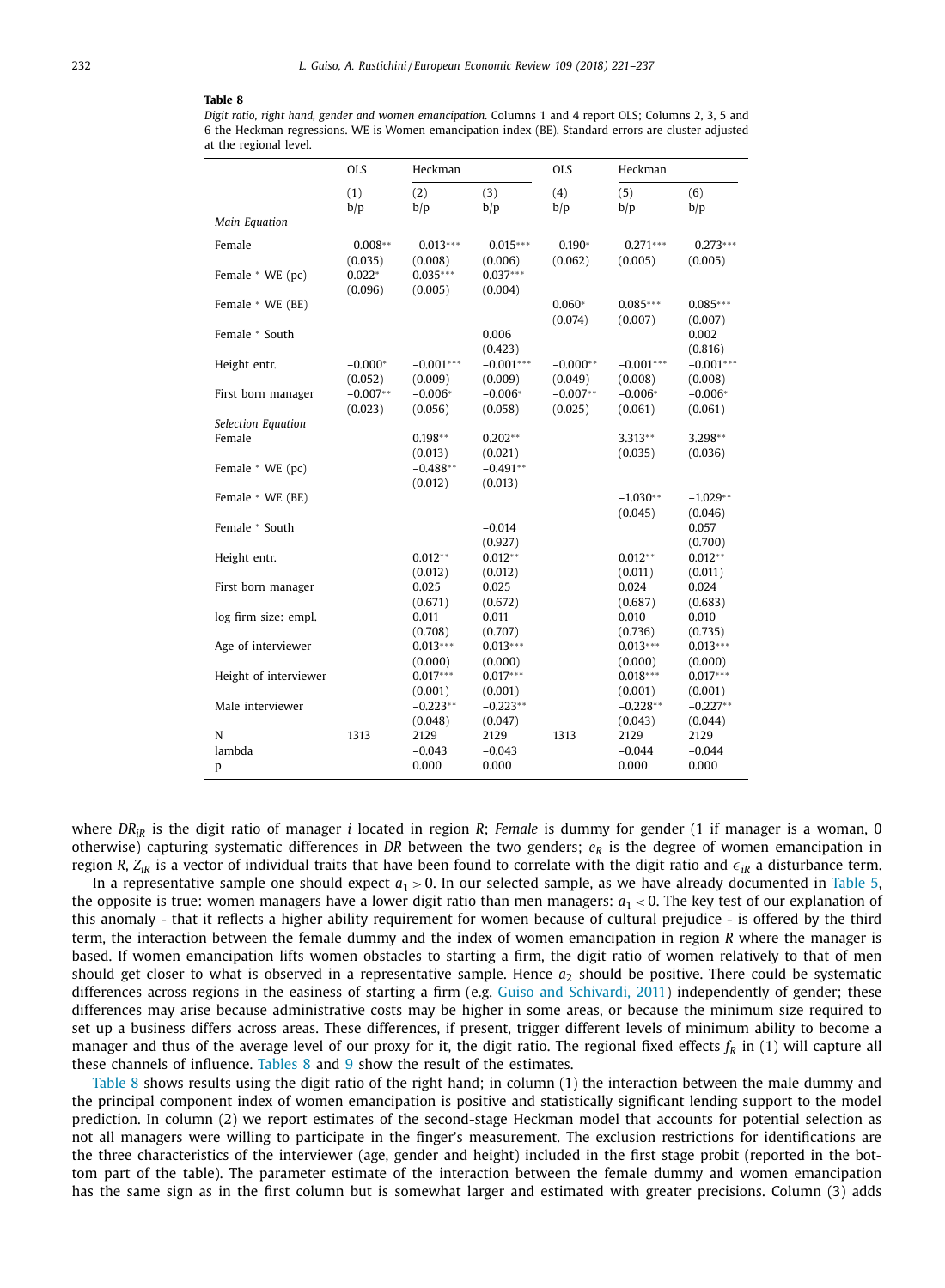<span id="page-12-0"></span>*Digit ratio, left hand, gender and women emancipation.* Columns 1 and 4 report OLS; Columns 2,3, 5 and 6 the Heckman regressions. WE is Women emancipation index (BE). Standard errors are cluster adjusted at the regional level.

|                              | <b>OLS</b>             | Heckman                                |                                        | <b>OLS</b>             | Heckman                                |                                        |
|------------------------------|------------------------|----------------------------------------|----------------------------------------|------------------------|----------------------------------------|----------------------------------------|
|                              | (1)<br>b/p             | (2)<br>b/p                             | (3)<br>b/p                             | (4)<br>b/p             | (5)<br>b/p                             | (6)<br>b/p                             |
| <b>Main Equation</b>         |                        |                                        |                                        |                        |                                        |                                        |
| Female                       | $-0.016***$<br>(0.000) | $-0.020***$<br>(0.000)                 | $-0.023***$<br>(0.000)                 | $-0.185**$<br>(0.023)  | $-0.258***$<br>(0.005)                 | $-0.266***$<br>(0.004)                 |
| Female * WE (pc)             | $0.019*$<br>(0.074)    | $0.031***$<br>(0.010)                  | $0.034***$<br>(0.006)                  |                        |                                        |                                        |
| Female * WE (BE)             |                        |                                        |                                        | $0.056**$<br>(0.037)   | $0.078***$<br>(0.009)                  | $0.080***$<br>(0.007)                  |
| Female * South               |                        |                                        | 0.009<br>(0.242)                       |                        |                                        | 0.005<br>(0.527)                       |
| Height entr.                 | $-0.001***$<br>(0.003) | $-0.001***$<br>(0.001)                 | $-0.001***$<br>(0.001)                 | $-0.001***$<br>(0.003) | $-0.001***$<br>(0.001)                 | $-0.001***$<br>(0.001)                 |
| First born manager           | $-0.009***$<br>(0.002) | $-0.009***$<br>(0.005)                 | $-0.008***$<br>(0.006)                 | $-0.009***$<br>(0.002) | $-0.008***$<br>(0.006)                 | $-0.008***$<br>(0.006)                 |
| Selection Equation<br>Female |                        | $0.198**$                              | $0.202**$                              |                        | $3.313**$                              | $3.292**$                              |
| Female * WE (pc)             |                        | (0.013)<br>$-0.488**$                  | (0.021)<br>$-0.491**$                  |                        | (0.035)                                | (0.036)                                |
| Female * WE (BE)             |                        | (0.012)                                | (0.013)                                |                        | $-1.030**$<br>(0.045)                  | $-1.027**$<br>(0.046)                  |
| Female * South               |                        |                                        | $-0.014$<br>(0.927)                    |                        |                                        | 0.057<br>(0.701)                       |
| Height entr.                 |                        | $0.012**$<br>(0.012)                   | $0.012**$<br>(0.012)                   |                        | $0.012**$<br>(0.011)                   | $0.012**$<br>(0.011)                   |
| First born manager           |                        | 0.025<br>(0.671)                       | 0.025<br>(0.672)                       |                        | 0.024<br>(0.687)                       | 0.025<br>(0.673)                       |
| log firm size: empl.         |                        | 0.011<br>(0.708)                       | 0.011<br>(0.707)                       |                        | 0.010<br>(0.736)                       |                                        |
| Age of interviewer           |                        | $0.013***$                             | $0.013***$                             |                        | $0.013***$                             | $0.013***$                             |
| Height of interviewer        |                        | $0.017***$                             | $0.017***$                             |                        | $0.018***$                             | $0.017***$                             |
| Male interviewer             |                        | $-0.223**$                             | $-0.223**$                             |                        | $-0.228**$                             | $-0.226**$                             |
| ${\bf N}$                    | 1313                   | 2129                                   | 2129                                   | 1313                   | 2129                                   | 2129                                   |
| lambda                       |                        | $-0.039$                               | $-0.038$                               |                        | $-0.039$                               | $-0.040$                               |
| p                            |                        | (0.000)<br>(0.001)<br>(0.048)<br>0.000 | (0.000)<br>(0.001)<br>(0.047)<br>0.000 |                        | (0.000)<br>(0.001)<br>(0.043)<br>0.000 | (0.000)<br>(0.001)<br>(0.045)<br>0.000 |

to the specification also an interaction between the female dummy and a South dummy; even in this case results are unaffected suggesting that the women emancipation index in not capturing some geographical variable other than women emancipation that affects occupational choice differentially by gender. The last three columns show estimates similar to those presented in the first three, but using as measure of women emancipation people's views about whether male make better managers than women. In this case too the interaction between the female dummy and the index of emancipation is positive and significant in all specification and even more precisely estimated.

Table 9 reports results when we use the digit ratio of the left hand to measure intrinsic ability. Results are very similar to those reported in [Table](#page-11-0) 8. In all cases the interaction between the female dummy and women emancipation is positive and significant, the effect is robust to selection and to adding an interaction between gender and the South dummy and to the measure of women emancipation.

In the least emancipated region (using the estimates in the third column of [Table](#page-11-0) 8) the women/men difference in digit ratio is −0.102 - larger than the sample standard deviation in the digit ratio; in the most emancipated region the gender gap in digit ratio flips sign though it remains small (0.0048) compared to the difference in representative samples. Overall this evidence seems very much consistent with the idea that cultural beliefs that consider certain jobs as masculine - namely management - induce women to choose these jobs only when their talents far exceeds that necessary to induce the choice when such such norms are not binding and people are free to chose whatever occupation they like.

One issue with our findings is that the women's emancipation variable might also be capturing other feature of the environment that happen to be correlated with women emancipation- e.g. the quality of institutions or the level of education - and that may not be simply captured by the "South" dummy variable. While women emancipation is presumably correlated with other variables such as the quality of institutions and education, in so far these variables affect women relative cost of becoming managers through emancipation our analysis and interpretation are unaffected. The point may be more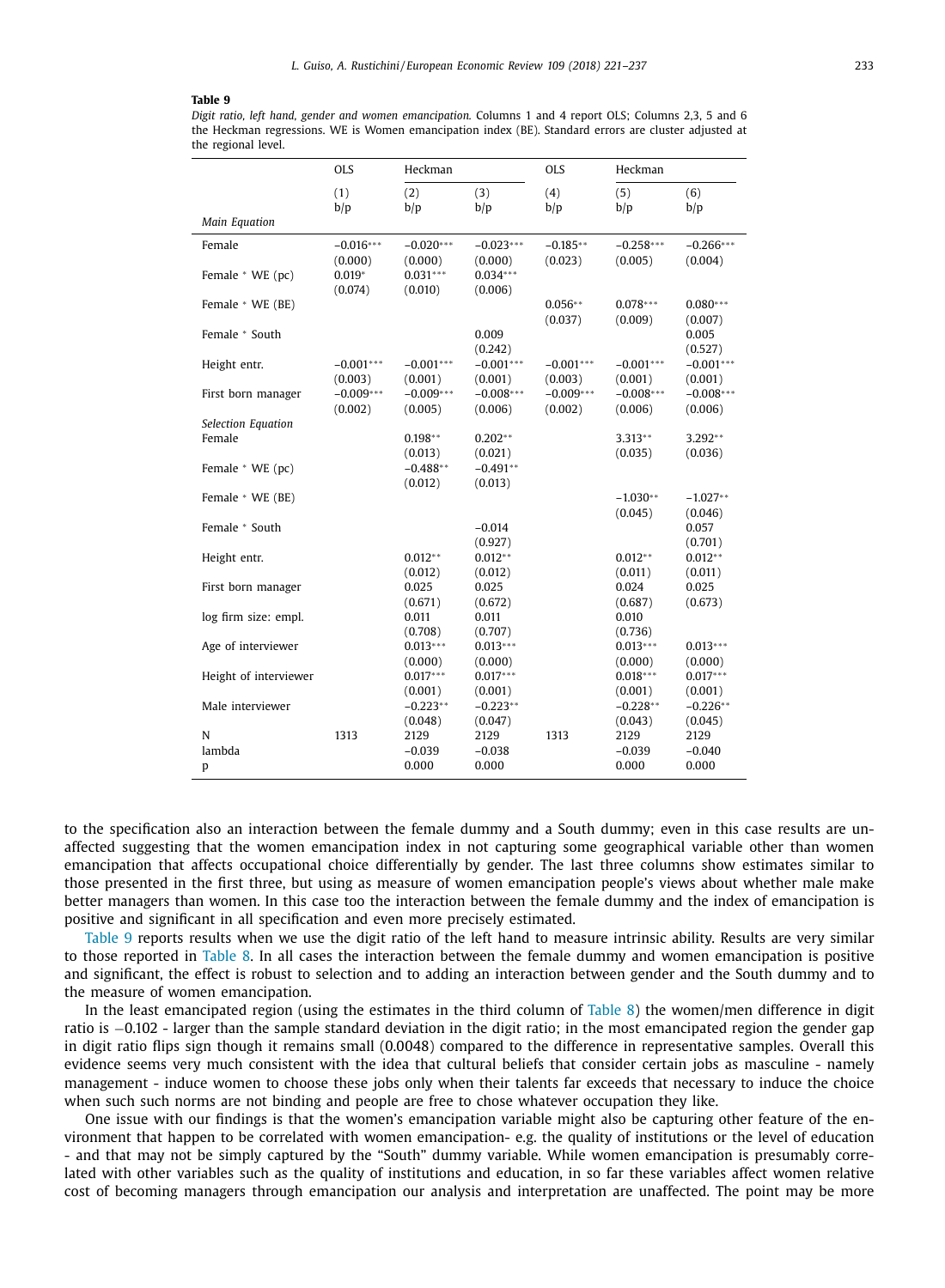<span id="page-13-0"></span>worrying if these variables affect differentially men and women cost of setting up a business directly, for instance because gender-specific subsidies to management happen to be more generous to women in regions were women are more emancipated. Because subsidies to management have historically been used to foster development in the South, if such an effect is present it should be captured by the South dummy interacted with gender. As a farther check we have built a specific indicator of regional policies to foster women management. The indicator, described in detail in the appendix, sums scores assigned to each of the 20 Italian regions on seven domains, 5 related to specific subsidies policies and two to equal opportunities programs. We build two regional indicators, one using all seven domain-specific indexes and another using only the five related to subsidies. We find that these indicators are poorly correlated with the women emancipation index and results are unaffected when interact them with the gender dummy and add them as controls.<sup>7</sup>

Our estimates could be affected by geographical mobility: talented women facing discrimination in their region choose to move to a more women-friendly area. Obviously, if mobility costs are absent or very low gender-related local barriers to management could be undone by migrating. Still, we should observe a positive relation between the share on women managers and the degree of emancipation in a region and would even be steeper than if mobility was not allowed. In fact, talented women grown up in a low-women emancipation region would move and increase the share of women managers in high emancipation regions in addition to lowering it in low-emancipation regions (the only effect we would observe if mobility was not an option). On then other hand, migration would bias the correlation between the gender gap in the digit ratio and the degree of emancipation against us, since more talented women (low digit ratio) would be more willing to incur the mobility cost and leave to set their firm in a more emancipated region. We can test whether these concerns are relevant. Since we know where the manager was located before starting his activity (between age 15 and 18) and the current location of the firm, we can identify movers as those grown up in a region and working in another. If mobility is an issue we should find relatively large numbers and a higher frequency among women. We find that only 16.6% move and there is no difference between gender (among women the fraction is even slightly lower, 16.3%) suggesting this is unlikely to be an issue.

#### *5.3. Digit ratio, size and gender*

To test the last prediction - the relation between intrinsic ability and firm size does not depend on gender or on women emancipation - we run regressions of firm size on the digit ratio. We measure firm size in our sample using the number of employees. Besides including the digit ratio we also control for the age of the firm, a full set of industry dummies to account for differences in firm size across industries and a set of regional dummies to capture any difference across regions due to institutional features of various sorts (e.g. differences in legal enforcement, credit availability or firm subsidies) that may affect firm size. In addition we control for the age and education of the manager, the number of years he has been in control its height and whether he is first born. To check whether women are better or less able than men to translate their ability into outcomes once managers and whether this depends on emancipation we add to the specification interactions between: the digit ratio and a female dummy; the digit ratio and the index of women emancipation; these three variables (besides the female dummy directly; the direct effect of women emancipation being captured by the regional dummies). For each regression we compute two *F* tests: the *F* test for the null that all the terms involving the digit ratio are equal to zero; the *F* test for the null that only the interactions of the digit ratio with gender and emancipation are equal to zero. If ability matters for firm outcomes and matters independently of gender and emancipation we should reject the first null hypothesis but not the second.

### [Table](#page-14-0) 10 illustrates the results.

In all regressions we insert the Mill's ratio computed from a probit estimate of the probability of participating in the measurement of the digit length to account for selection, using interviewer characteristics as exclusion restrictions (see [Table](#page-5-0) 4). As a measure of women emancipation we use the principal component indicator; results are unchanged using the other measure. The first column reports the regression with all the controls but no interaction terms between the digit ratio, gender and emancipation. It establishes that the digit ratio is negatively and significantly correlated with firm size (as in Guiso and [Rustichini,](#page-16-0) 2017) - that is managers with higher exposure to prenatal testosterone run larger firms: one standard deviation decrease in the digit ratio is associated with a 7% increase in the average size of the firm. This finding supports our contention that the digit ratio captures intrinsic managerial ability. It is worth noticing that in this and subsequent specifications the direct effect of the female dummy is zero. That is there is no difference in the size of firms managed by male and female managers once we control for the digit ratio and for other observables. In our data gender per sè is uncorrelated with firm size.

The second column adds an interaction between the female dummy and the digit ratio. This interaction is small in size and not statistically significant. We reject the null hypothesis that all the terms involving the digit ratio are jointly equal to zero but obviously cannot reject that interaction term is zero (*F* test 2.42, *p*-value 0.07). This implies that once they choose to become managers men and women are equally good at translating their ability into firm outcomes.

The third column adds also an interaction between the digit ratio and women emancipation. Not surprising as we add interaction terms between the digit ratio and gender and emancipation the direct effect of the digit ratio looses some

 $7$  To save on space we do not report them but are available on request.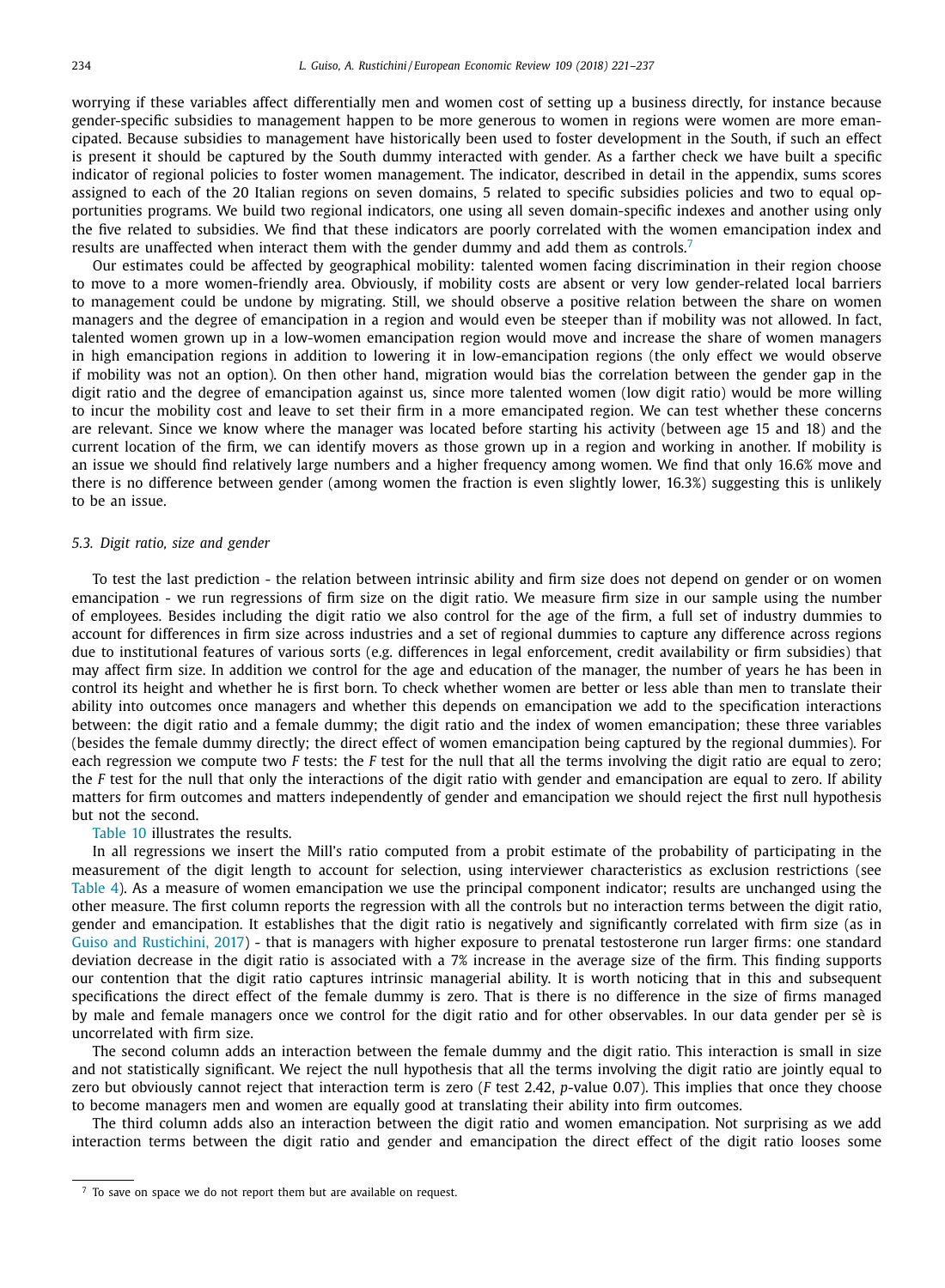<span id="page-14-0"></span>*Employment, gender and women emancipation.* The coefficients reported are standardized (β coefficients). *p* value in parenthesis; ∗∗∗ denotes significance a 1% level; ∗∗ at 5%, <sup>∗</sup> at 10%. Standard errors are cluster adjusted at the regional level.

|                                | (1)<br>beta/p       | (2)<br>beta/p       | (3)<br>beta/p       | (4)<br>beta/p       |
|--------------------------------|---------------------|---------------------|---------------------|---------------------|
| Digit ratio: right hand        | $-0.063**$          | $-0.059$            | $-0.054$            | $-0.058$            |
| Female                         | (0.029)<br>$-0.068$ | (0.106)<br>0.029    | (0.144)<br>0.084    | (0.118)<br>0.040    |
|                                | (0.141)             | (0.959)             | (0.880)             | (0.941)             |
| $DR \times$ Female             |                     | $-0.097$            | $-0.154$            | $-0.113$            |
|                                |                     | (0.863)             | (0.781)             | (0.834)             |
| $DR \times$ Women Emanc.       |                     |                     | 0.707               | $0.796*$            |
|                                |                     |                     | (0.123)             | (0.073)             |
| DR $\times$ Female $\times$ WE |                     |                     |                     | 0.051               |
|                                |                     |                     |                     | (0.241)             |
| Age of manager                 | $-0.001$            | $-0.000$            | $-0.002$            | $-0.003$            |
|                                | (0.982)             | (0.989)             | (0.962)             | (0.921)             |
| Education of manager           | $0.180***$          | $0.179***$          | $0.179***$          | $0.180***$          |
|                                | (0.000)             | (0.000)             | (0.000)             | (0.000)             |
| Height entr.                   | $-0.005$            | $-0.006$            | $-0.005$            | $-0.004$            |
|                                | (0.908)             | (0.903)             | (0.917)             | (0.927)             |
| First born entr.               | 0.005               | 0.005               | 0.007               | 0.007               |
|                                | (0.867)             | (0.866)             | (0.806)             | (0.813)             |
| Firm age                       | $0.200***$          | $0.200***$          | $0.201***$          | $0.199***$          |
| Years in control               | (0.000)<br>$-0.013$ | (0.000)<br>$-0.013$ | (0.000)<br>$-0.012$ | (0.000)<br>$-0.012$ |
|                                |                     | (0.736)             | (0.745)             | (0.757)             |
| Mill's ratios                  | (0.739)<br>0.097    | 0.098               | 0.097               | 0.098               |
|                                | (0.264)             | (0.259)             | (0.266)             | (0.260)             |
| $R^2$                          | 0.171               | 0.171               | 0.173               | 0.174               |
| N                              | 1098                | 1098                | 1098                | 1098                |
|                                |                     |                     |                     |                     |

precision but its coefficient - and thus its effect on size - is fairly stable. Furthermore the joint hypothesis that all interaction terms are jointly equal to zero cannot be rejected (*p*-value=0.302) while we reject the null that all the terms involving the digit ratio are zero (*p*-value 0.0702). Finally the fourth column adds also a three-way interaction between the digit ratio, the female dummy and emancipation. The result is unchanged: the test of the null that all variables involving the digit ratio are equal to zero is rejected (*p*-value 0.078) while the test that all the interactions with the digit ratio are zero cannot be rejected (*p*-value 0.277). We read this evidence as consistent with gender and limited emancipation acting as a barrier for talented women to enter management; but once they cross the barrier neither gender nor emancipation affect women capacity to exploit their managerial talent.

#### **6. Conclusions**

The fact than women occupy a substantially smaller fraction of leadership positions in virtually all professions is an important policy issue. The fact is beyond dispute, in spite of modest improvements in recent years. Whether remedies are possible or desirable depends crucially on the reasons for the fact.

Two competing hypotheses have been proposed: one is that there is an intrinsic difference in managerial ability between men and women. In an extreme form, this hypothesis predicts that two individuals of the same intrinsic ability will have the same probability to access managerial activity, no matter what their sex is; but two individuals of different sex will have different ability. The second is that social norms, conventions, or simply direct discrimination affect the access of women to leadership positions. In an extreme form, this hypothesis predicts that two individuals of different sex will have on average the same intrinsic ability but different probability to access managerial activity.

The two explanations are not of course mutually exclusive. A research aimed at determining how much of truth there is in each will have eventually to use a direct measure of ability or some sufficiently precise approximation. Our paper is one step in this direction, in that it introduces one such proxy, the digit ratio. For reasons that we have discussed in [Section](#page-6-0) 4.1, researchers do not have yet enough evidence to make inferences on the relative level of expected ability of two individuals of opposite sex on the basis of their digit ratios. This evidence may be obtained in the future, so this first step is a methodological advance.

In the meantime, we can however make correct inferences based on the comparisons of digit ratios of individuals of the same sex. This comparison allows us to test and reject the first, extreme hypothesis, that the gender gap in participation to leadership positions is entirely due to differences in intrinsic ability. In fact an implication of this theory is that there should be no effect of gender-related beliefs on the fraction of women managers. This result only requires evidence on the correlation between the fraction of women managers and beliefs. The use of our indirect measure of ability allows us to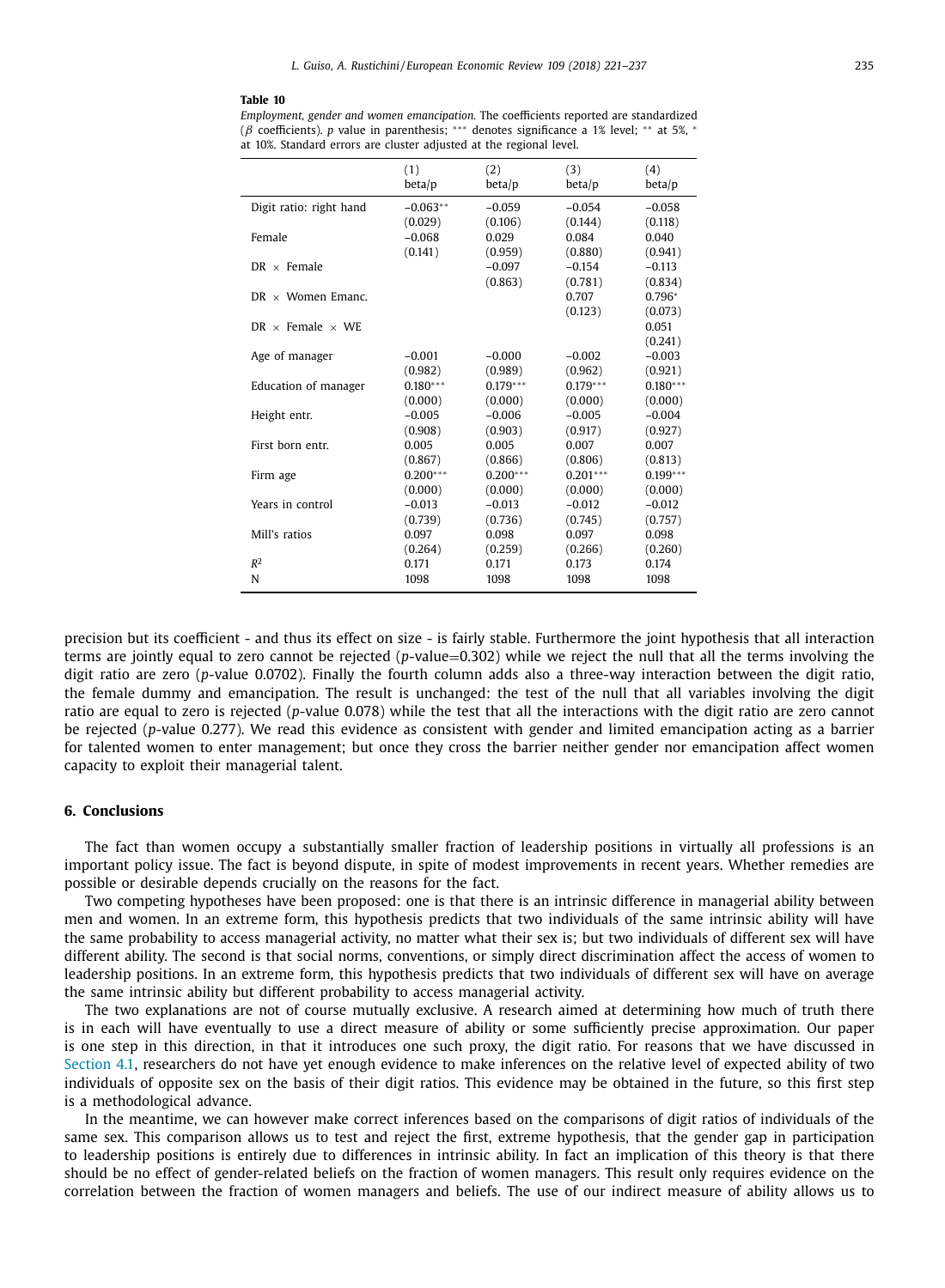prove that beliefs play an independent role (and do not simply reflect different regional values of intrinsic ability) and end up affecting the distribution of ability in the sample of individuals who become managers. In other words, our results show that the second explanation that social norms or discrimination affect the access of women to leadership positions is at least in part true.

#### **Appendix**

#### *The ANIA survey*

The ANIA Survey for Small Business Companies collects data on a sample of 2295 Italian firms and their top manager. The survey was conducted on a sample of small Italian firms, having up to a maximum of 250 employees, extracted from the total number of companies present in CERVED - a business information agency operating in Italy which collects companies balance sheet data. The survey was conducted between October 2008 and July 2009; the field study therefore covered the entire financial crisis. Compared to the initial target set at the completion of 2,300 interviews, the investigation closed with 2295 completed interviews. Participation in the survey entails the willingness to provide information on the use of insurance markets and details regarding the firm as well as the willingness of the top CEO/owner of the company to take part in a face to face interview with a professional interviewer. The first type of data was collected through a questionnaire filled out by each company, while the second type was obtained through an interview using the CAPI (Computer Assisted Personal Interviewing) method. Partly due to the difficulties that many firms have faced during the crisis, it proved to be more complex and difficult than usual to have the firm and the manager agree to participate in the survey. Moreover, the fact of directly interviewing the firm owner or CEO decreased the acceptance rate of the interviews, particularly for firms in the larger size categories and lengthened the time of the field study. Partly for this reason it was necessary to review the survey design in order to include a larger number of smaller firms (with less than 20 employees). This caused the sample to be more biased towards smaller firms than the population of businesses of up to 250 employees found in CERVED. In the final sample of 2295 firms, 98.5% are private, located in 59% of cases in north Italy, 19% in central Italy and 22% in the south and islands. In 85% of cases these are controlled by an individual within a family and a remaining 10% by a group of people without family ties.

#### *Regional Subsidies Index (RSI)*

We build the regional indicator of subsidies to women management combining information on several programs summarized in the study by IPI [\(2005\)](#page-16-0) whose purpose was to compare the initiatives taken by the 20 Italian regions to foster women management using a standardized methodology. The study contains 20 chapters; one for each regions, describing in detail the various instruments in specific domain. Regional intervention in each domain is summarized in the last chapter of the study, the one we have used to build the indicator. Specifically, we assigned to each region a score over seven domains. The first two domains reflect whether a given region has on the funds made available by the national law 215/92 containing to sustain women-funded firms and start ups in two editions, 2004 and 2005; we assigned a score 1 if a region exploited this opportunity in each of the two years, and zero otherwise. The third indicator assigned a score 1 if the region topped up national funding to start a business by a women and 0 to whose that did not. The fourth indicator is set  $=1$ if a region participated (0 if it did not) in a national program started in 2004 meant to disseminate information through specific campaigns to raise women awareness about women management programs at the European, national or regional level; the fifth indicator is set  $=1$  if a region has mentoring program for women starting a business. The last two indicators measure regions engagement is two editions of an equal opportunity program (called EQUAL I and EQUAL II) consisting of specific initiatives at the regional level to promote women engagement in business using instruments other than monetary transfers. The indicator in each edition takes a value equal to the number of initiatives taken by the region (0 for regions not active). Our final indicator labeled RSI, is the sum of the scores in the seven sub-indexes. This score ranges between 0 and 9, with a mean 4.8 (sd 2.3).

#### *Variables definitions*

Here we provide a detailed description of the variables used in the paper whose definition is not obvious.

*Affinity* : assessment about the affinity with the interviewed managers provided by the interviewer on a scale between 0 (no affinity) and 10 (very high affinity).

*Age of manager*: in years *Education*: Number of years of schooling of the manager *Firm age*: Years since firm foundation *Firm size:* Measured as number of employees *First born*: Indicator equal to 1 if manager is the first born child *Height*: Manager's height in centimeters *Male*: Indicator equal to 1 if manager is a male